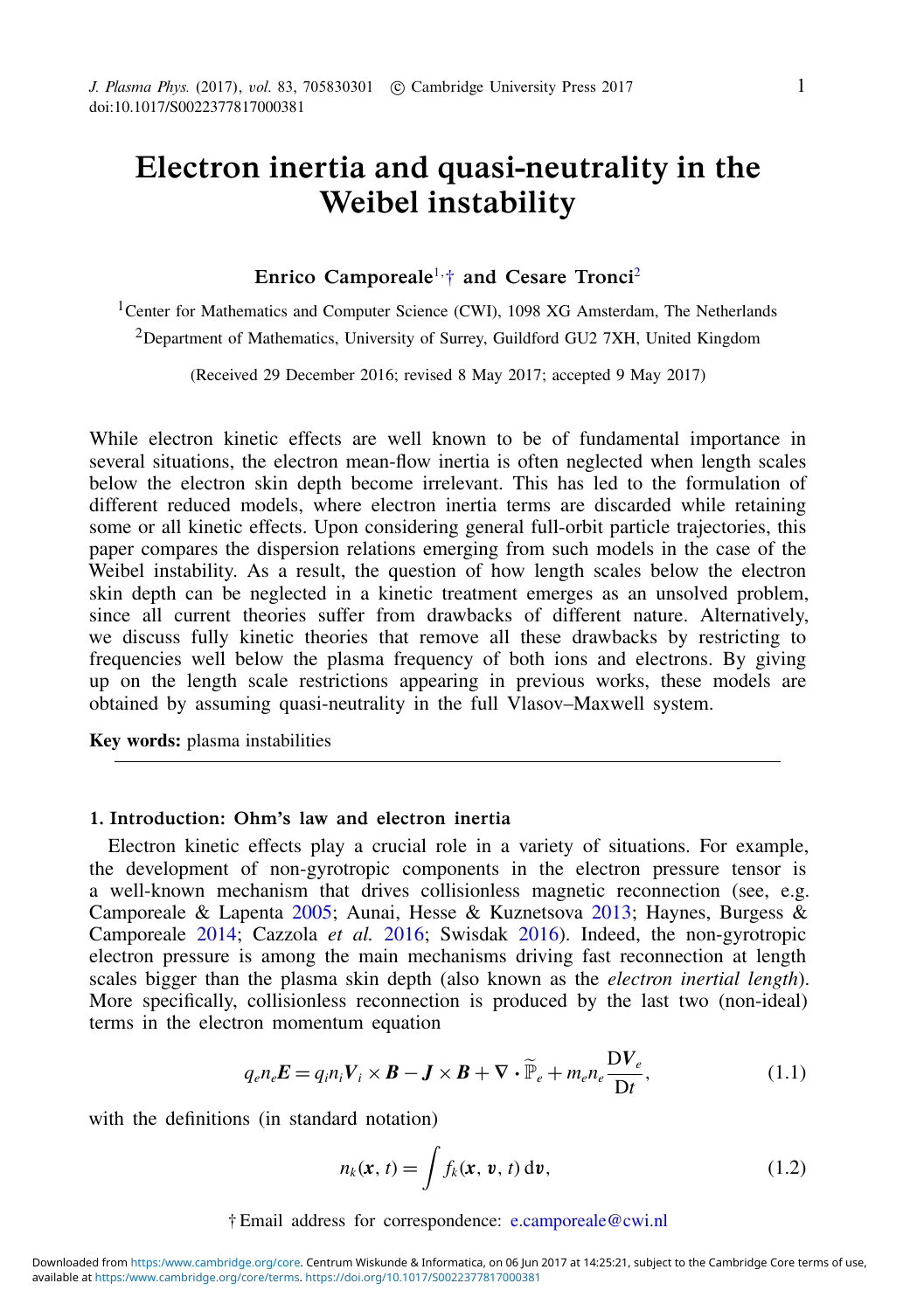2 E. Camporeale and C. Tronci

$$
\boldsymbol{V}_k(\boldsymbol{x}, t) = n_k^{-1} \int f_k(\boldsymbol{x}, \boldsymbol{v}, t) \, \mathrm{d}\boldsymbol{v},\tag{1.3}
$$

$$
\widetilde{\mathbb{P}}_k(\mathbf{x}, t) = m_k \int (\mathbf{v} - \mathbf{V}_k)(\mathbf{v} - \mathbf{V}_k) f_k(\mathbf{x}, \mathbf{v}, t) \, \mathrm{d}\mathbf{v}.
$$
 (1.4)

Here,  $f_k(x, v, t)$  is the phase-space density of the *k*th particle species  $(k = i, e$  denotes the ions and the electrons, respectively) and  $D/Dt = \partial/\partial t + V_e \cdot \nabla$  is the convective derivative. Upon neglecting the displacement current (so that  $J = \mu_0^{-1} \nabla \times B$ ) and by invoking quasi-neutrality (so that  $n_i = -q_e n_e/q_i$ ), one obtains the generalized Ohm's law in the form

<span id="page-1-1"></span>
$$
\boldsymbol{E} = -\boldsymbol{V}_i \times \boldsymbol{B} - \frac{1}{\mu_0 e n_e} \boldsymbol{B} \times (\nabla \times \boldsymbol{B}) - \frac{1}{e n_e} \nabla \cdot \widetilde{\mathbb{P}}_e - \frac{m_e}{e} \frac{\mathrm{D} V_e}{\mathrm{D} t},\tag{1.5}
$$

where we have used the notation  $q_i = Ze = -Zq_e$  for the ion and electron charges. Each term on the right-hand side of Ohm's law has been extensively studied in terms of its contribution to the reconnection flux (Cai & Lee 1997; Wang, Bhattacharjee & Ma 2000; Birn *et al.* 2001). The last term is associated with the inertia of the electron mean flow and this generates microscopic instabilities at the scale of the skin depth  $\delta_e = c/\omega_{pe}$ , which can then drive reconnection. However, these length scales are often neglected in reduced reconnection models by discarding the electron mean-flow inertia term, so that Ohm's law becomes

<span id="page-1-0"></span>
$$
\boldsymbol{E} = -\boldsymbol{V}_i \times \boldsymbol{B} - \frac{1}{\mu_0 e n_e} \boldsymbol{B} \times (\nabla \times \boldsymbol{B}) - \frac{1}{e n_e} \nabla \cdot \widetilde{\mathbb{P}}_e. \tag{1.6}
$$

This reduced form of Ohm's law has been adopted in a variety of works (Hesse  $\&$ Winske 1993, 1994; Winske & Hesse 1994; Kuznetsova, Hesse & Winske 1998, 2000; Yin *et al.* 2001; Yin & Winske 2003; Hesse, Kuznetsova & Birn 2004). In these works, equation [\(1.6\)](#page-1-0) is combined with a moment truncation for the electron pressure dynamics, which is then coupled to ion motion in either fluid or kinetic description.

Cheng & Johnson (1999) followed a different strategy for obtaining a reduced model. While retaining small length scales, their approach neglected high frequencies by adopting the quasi-neutral limit of the Vlasov–Maxwell system. More specifically, using Ampère's law leads to rewriting (with no approximation) the generalized Ohm's law  $(1.5)$  as

<span id="page-1-3"></span>
$$
\left(1+\frac{Zm_e}{m_i}\right)\boldsymbol{E} = -\left(1+\frac{Zm_e}{m_i}\right)\boldsymbol{V}_i \times \boldsymbol{B} + \frac{1}{en_e}\left[\boldsymbol{J} \times \boldsymbol{B} - \nabla \cdot \left(\widetilde{\mathbb{P}}_e - \frac{Zm_e}{m_i}\widetilde{\mathbb{P}}_i\right)\right] + \frac{m_e}{e^2n_e}\left[\frac{\partial \boldsymbol{J}}{\partial t} + \nabla \cdot \left(\boldsymbol{V}_i \boldsymbol{J} + \boldsymbol{J} \boldsymbol{V}_i - \frac{\boldsymbol{J} \boldsymbol{J}}{en_e}\right)\right],
$$
\n(1.7)

where Faraday's law can be used to write  $\partial J/\partial t = -\mu_0^{-1} \nabla \times \nabla \times E$ . At this point, upon following a standard procedure in plasma theory, Cheng & Johnson (1999) neglected all terms of the order of  $m_e/m_i$ , thereby leading to

<span id="page-1-2"></span>
$$
\mathbf{E} = -V_i \times \mathbf{B} + \frac{1}{en_e} \left[ \mathbf{J} \times \mathbf{B} - \nabla \cdot \left( \widetilde{\mathbb{P}}_e - \frac{Zm_e}{m_i} \widetilde{\mathbb{P}}_i \right) \right] + \frac{m_e}{e^2 n_e} \left[ \frac{\partial \mathbf{J}}{\partial t} + \nabla \cdot \left( V_i \mathbf{J} + \mathbf{J} V_i - \frac{\mathbf{J} \mathbf{J}}{en_e} \right) \right],
$$
 (1.8)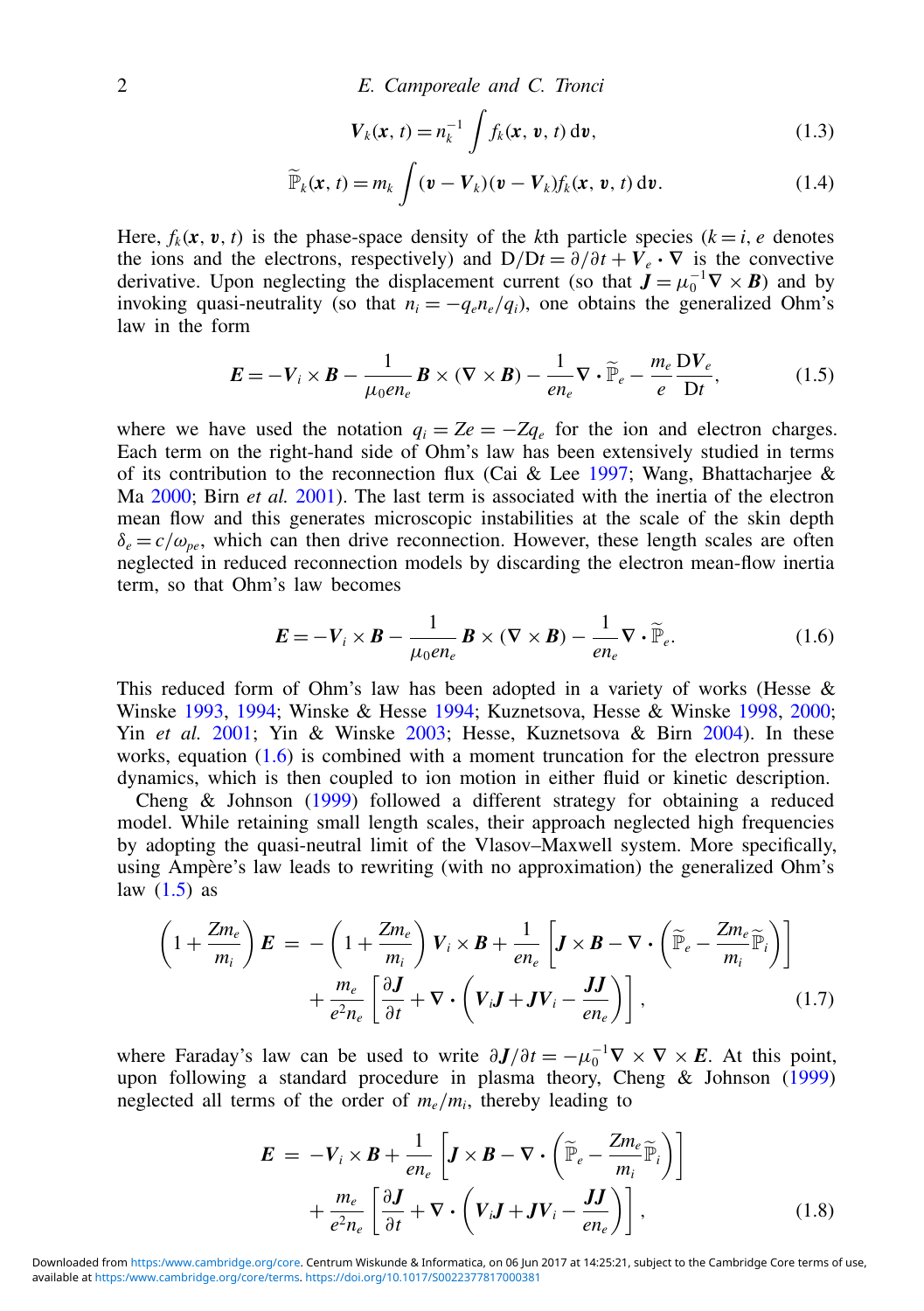where we have recalled that  $\tilde{P}_i$  is proportional to the ion mass in order to retain ion pressure effects. Also, the relation  $m_e/e^2 n_e = \mu_0 \delta_e^2$  can be used to rewrite the second Figure ences. This, the relation  $m_{e}$   $\sim \mu_0 \nu_e$  can be used in the equation above in terms of the plasma skin depth.

In the present work, we are interested in how electron pressure anisotropy effects manifest in different models. Thus, we shall study the consequences of using the reduced forms [\(1.6\)](#page-1-0) and [\(1.8\)](#page-1-2) of Ohm's law in the particular case of the Weibel instability (Weibel 1959). More particularly, we shall consider the implications of both truncated moment models and fully kinetic theories. Also, special emphasis will be given to the comparison between certain kinetic models and their variational versions, which arise from Hamilton's variational principle (Tronci 2013). As we shall see, the approaches based on the simplified Ohm's law  $(1.6)$  appear unable to capture pressure anisotropy effects without exhibiting physical inconsistencies. While the first part of the paper focuses on moment truncations, the second part is devoted to fully kinetic theories. Finally, the third part shows how quasi-neutral kinetic models based on the generalized Ohm's laws  $(1.7)$  and  $(1.8)$  appear to recover all the relevant physical features of the Weibel instability.

#### <span id="page-2-2"></span>2. Moment models

In order to formulate a simplified model for collisionless reconnection, Hesse  $\&$ Winske (1993) formulated a hybrid model in which ion kinetics is coupled to a moment truncation of the electron kinetic equation, while the electron momentum equation is replaced by Ohm's law  $(1.6)$ . The problem of moment truncations is still an active area of research (Wang *et al.* 2015) dating back to Grad's work (Grad 1949). In this section, we linearize the Hesse–Winske model to study its dispersion relation in the case of the Weibel instability.

## <span id="page-2-1"></span>2.1. *The Hesse–Winske moment model*

As anticipated above, the Hesse–Winske (HW) model involves a moment truncation of the electron kinetics. More specifically, the electron kinetic equation is truncated to the second-order moment thereby leading to the following equation for the electron pressure (e.g. see equation (2) in Kuznetsova *et al.* (1998)):

<span id="page-2-0"></span>
$$
\frac{\partial \widetilde{\mathbb{P}}_e}{\partial t} + (\mathbf{V}_e \cdot \nabla) \widetilde{\mathbb{P}}_e + (\nabla \cdot \mathbf{V}_e) \widetilde{\mathbb{P}}_e + \widetilde{\mathbb{P}}_e \cdot \nabla \mathbf{V}_e + (\widetilde{\mathbb{P}}_e \cdot \nabla \mathbf{V}_e)^{\mathrm{T}} = \frac{e}{m_e} (\mathbf{B} \times \widetilde{\mathbb{P}}_e - \widetilde{\mathbb{P}}_e \times \mathbf{B}). \tag{2.1}
$$

This equation neglects heat flux contributions and this approximation may or may not be physically consistent depending on the case under study. In a series of papers (Hesse & Winske 1993, 1994; Winske & Hesse 1994; Kuznetsova *et al.* 1998, 2000; Yin *et al.* 2001; Yin & Winske 2003; Hesse *et al.* 2004), the authors approximated heat flux contributions by an isotropization term involving *ad hoc* parameters. However, in this section we shall continue to discard the heat flux, whose corresponding effects will be completely included in our later discussion of fully kinetic models. We address the reader to Basu's work (Basu 2002) and the more recent results in Sarrat, Del Sarto & Ghizzo (2016), Ghizzo, Sarrat & Del Sarto (2017) for a complete description of the Weibel instability in terms of kinetic moments. In addition, we point out that the gyration terms on the right-hand side of [\(2.1\)](#page-2-0) are discarded in Yin *et al.* (2001), Yin & Winske (2003) (strong electron magnetization assumption), while these terms are retained in the present treatment.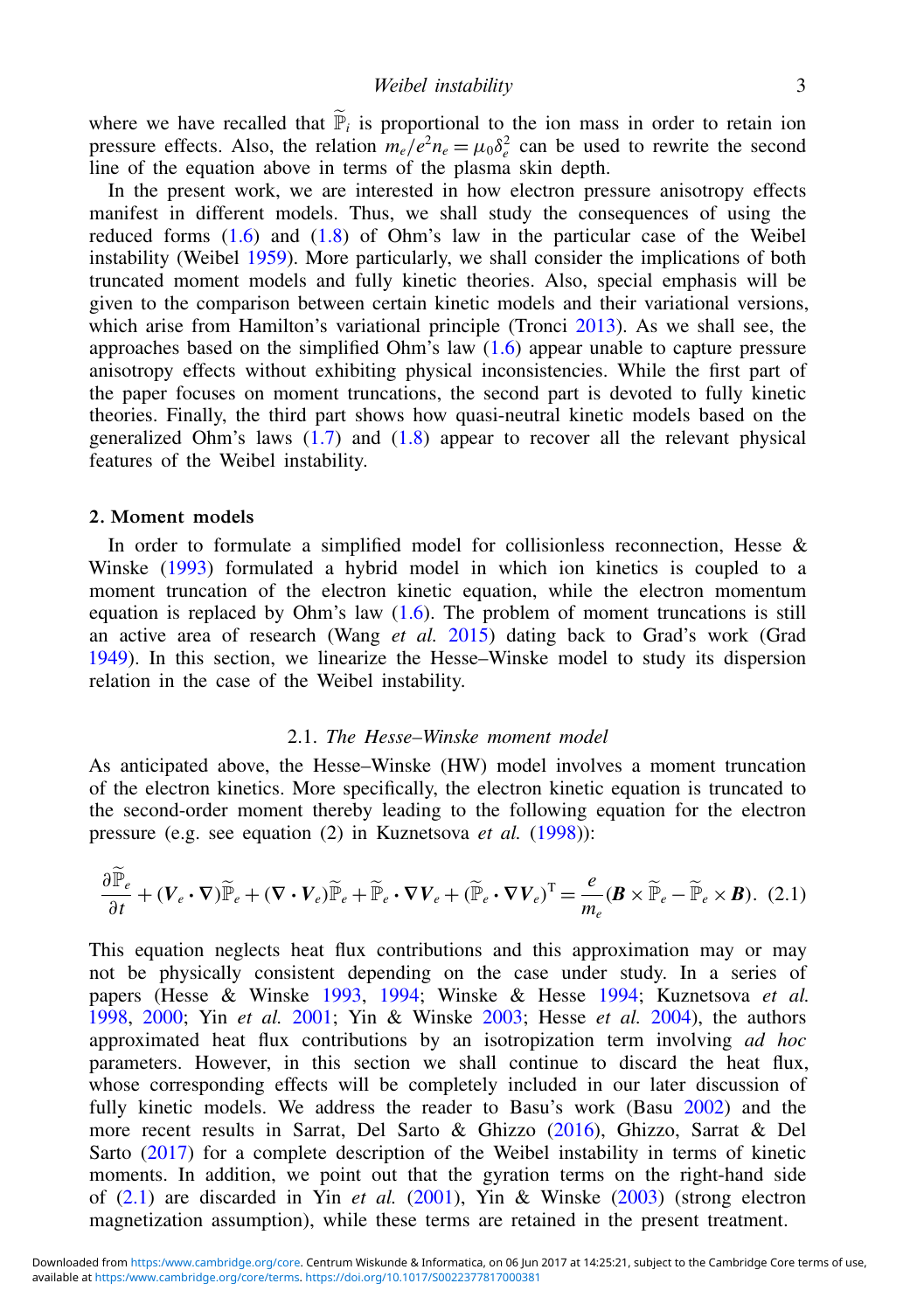The electron pressure dynamics  $(2.1)$  is coupled in the HW model to Faraday's law  $\partial \mathbf{B}/\partial t = -\nabla \times \mathbf{E}$  and the ion kinetics

<span id="page-3-4"></span>
$$
\frac{\partial f_i}{\partial t} + \mathbf{v} \cdot \frac{\partial f_i}{\partial \mathbf{x}} + \frac{Ze}{m_i} (\mathbf{E} + \mathbf{v} \times \mathbf{B}) \cdot \frac{\partial f_i}{\partial \mathbf{v}} = 0, \tag{2.2}
$$

where the electric field is given by Ohm's law in the form  $(1.6)$ . In addition, quasineutrality gives

<span id="page-3-5"></span>
$$
Zen_i - en_e = 0, \quad Zen_iV_i - en_eV_e = \mu_0^{-1}\nabla \times \mathbf{B} = \mathbf{J}, \tag{2.3a,b}
$$

so that  $(n_e, V_e)$  can be expressed in terms of the ion moments.

Since we are interested in the Weibel instability, we linearize the HW model around a static anisotropic equilibrium of the type

<span id="page-3-2"></span>
$$
E_0 = B_0 = V_{e0} = V_{i0} = 0, \quad P_0 = p_\perp 1 + (p_\parallel - p_\perp)zz, \quad f_0 = f_0(v_\perp^2, v_z^2), \quad (2.4a - c)
$$

and we consider longitudinal propagation along the wavevector  $k = kz$  (here, *z* denotes the unit vertical). Notice that we have dropped the species subscripts for convenience and we have retained both electron and ion anisotropies. The corresponding dispersion relation is found in  $\&$  [A.1](#page-18-0) and it reads

<span id="page-3-1"></span>
$$
\frac{\omega^2}{k^2 v_{e\parallel}^2} = 1 - \frac{T_{\perp}^{(e)}}{T_{\parallel}^{(e)}} + k^2 \delta_e^2 + Z\bar{\mu} \left[ 1 + \frac{T_{\perp}^{(i)}}{T_{\parallel}^{(i)}} W\left(\frac{\omega}{kv_{i\parallel}}\right) \right],
$$
\n(2.5)

where  $\bar{\mu} = m_e/m_i$ .

In order to distinguish the various contributions from the ions and the electrons, it is useful to study the electron Weibel instability and the ion Weibel instability separately. In the first case, one can restrict to an isotropic ion equilibrium, so that  $T_{\perp}^{(i)} = T_{\parallel}^{(i)}$ . In addition, upon adopting a cold-fluid closure for the ion dynamics one can write  $W(\omega/kv_{\text{in}}) \simeq 0$  to obtain

<span id="page-3-0"></span>
$$
\frac{\omega^2}{k^2 v_{\parallel}^2} = 1 - \frac{T_{\perp}^{(e)}}{T_{\parallel}^{(e)}} + k^2 \delta^2 + Z\bar{\mu}.
$$
 (2.6)

A detailed discussion of the dispersion relation [\(2.6\)](#page-3-0) is presented later in the paper. For the moment, we remark that  $\omega$  is imaginary only in the range  $k^2 \delta^2 < T_{\perp}^{(e)}/T_{\parallel}^{(e)}$  –  $Z\bar{\mu}$  − 1, while purely oscillating modes emerge otherwise.

The ion Weibel instability can be studied in a similar way upon setting  $T_{\perp}^{(e)} = T_{\parallel}^{(e)}$ in [\(2.5\)](#page-3-1) so that, upon restoring the species index and by denoting by  $v_e$  the electron thermal velocity, we have

<span id="page-3-3"></span>
$$
\frac{\omega^2}{k^2 v_e^2} - k^2 \delta_e^2 = Z \bar{\mu} \left[ 1 + \frac{T_\perp^{(i)}}{T_\parallel^{(i)}} W \left( \frac{\omega}{k v_{i\parallel}} \right) \right]. \tag{2.7}
$$

Again, this dispersion relation is discussed later in this paper.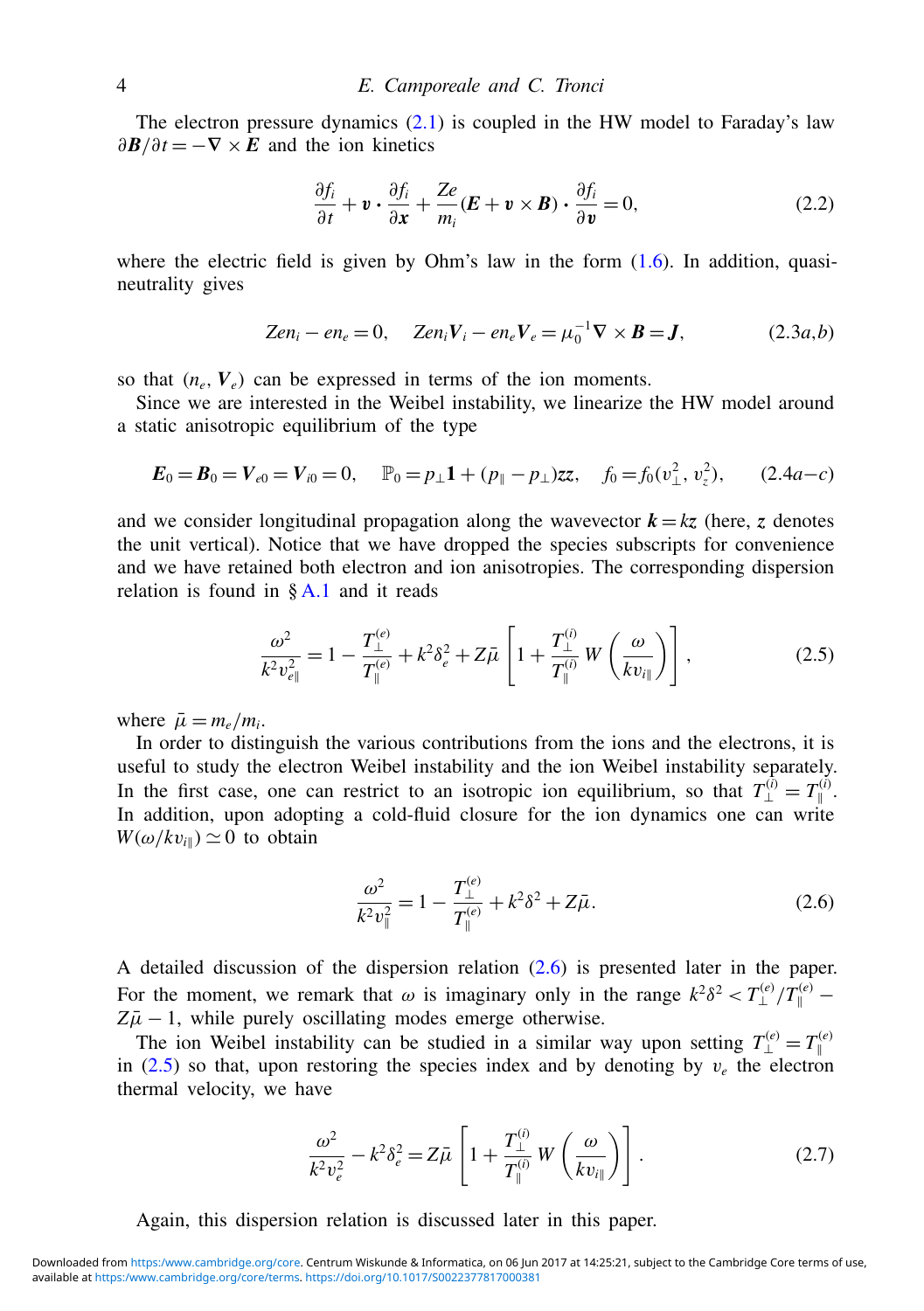## Weibel instability 5

## <span id="page-4-2"></span>2.2. *The effect of Coriolis force terms*

In Tronci (2013), one of us showed how one can neglect the electron mean-flow inertia terms in [\(1.5\)](#page-1-1) by using variational methods based on Hamilton's principle. This approach has the advantage of preserving the total energy and momentum and in recent years there is an increasing amount of work in exploiting this approach for nonlinear plasma modelling (Cendra *et al.* 1998; Morrison 1998; Brizard 2000; Holm & Tronci 2012; Tronci & Camporeale 2015). Essentially, in plasma physics this approach goes back to Low  $(1958)$ , Newcomb  $(1962)$  and it was later used in Littlejohn (1983) in his theory of guiding-centre motion. When applied to the case under study, this method produces Coriolis forces in the electron kinetics that modify the electron pressure dynamics  $(2.1)$  in the HW model as follows:

<span id="page-4-3"></span>
$$
\frac{\partial \widetilde{\mathbb{P}}_e}{\partial t} + (\mathbf{V}_e \cdot \nabla) \widetilde{\mathbb{P}}_e + (\nabla \cdot \mathbf{V}_e) \widetilde{\mathbb{P}}_e + \widetilde{\mathbb{P}}_e \cdot \nabla \mathbf{V}_e + (\widetilde{\mathbb{P}}_e \cdot \nabla \mathbf{V}_e)^{\mathrm{T}} \n+ \widetilde{\mathbb{P}}_e \times \left( \frac{e}{m_e} \mathbf{B} + \boldsymbol{\omega}_e \right) - \left( \frac{e}{m_e} \mathbf{B} + \boldsymbol{\omega}_e \right) \times \widetilde{\mathbb{P}}_e = 0,
$$
\n(2.8)

where  $\omega_e = \nabla \times V_e$  denotes the electron hydrodynamic vorticity. As shown in Tronci (2013), the vorticity terms arise by neglecting the electron mean-flow inertia after expressing the electron kinetics in the relative frame moving with the Eulerian velocity  $V_e$ ; this takes the dynamics in a non-inertial frame thereby producing Coriolis forces that shift the magnetic field by the electron vorticity. We remark that the terms involving the electron velocity (including the vorticity terms) combine into a fluid transport operator (Lie derivative) so that the electron pressure becomes frozen into the electron mean flow in the case of strong electron magnetization (so that  $(e/m_e)\widetilde{P}_e \times B - (e/m_e)B \times \widetilde{P}_e \simeq 0$ . At this point, the Coriolis forces in the electron pressure dynamics lead to a modified version of the HW model.

Upon linearizing the modified HW model around the equilibrium  $(2.4a-c)$  $(2.4a-c)$ , one obtains the dispersion relation (see  $\S$  [A.1\)](#page-18-0)

<span id="page-4-0"></span>
$$
\frac{\omega^2}{k^2 v_{e\parallel}^2} = 1 - \frac{T_{\perp}^{(e)}}{T_{\parallel}^{(e)}} \left\{ 1 - k^2 \delta_e^2 - \frac{Z m_e}{m_i} \left[ 1 + \frac{T_{\perp}^{(i)}}{T_{\parallel}^{(i)}} W\left(\frac{\omega}{kv_{i\parallel}}\right) \right] \right\}.
$$
 (2.9)

By proceeding analogously to the previous section, we consider the electron Weibel instability by setting  $T_{\perp}^{(i)} = T_{\parallel}^{(i)}$  $W(w/kv_{i\parallel}) \simeq 0$  thereby obtaining

<span id="page-4-1"></span>
$$
\frac{\omega^2}{k^2 v_{\parallel}^2} = 1 - \frac{T_{\perp}^{(e)}}{T_{\parallel}^{(e)}} + \frac{T_{\perp}^{(e)}}{T_{\parallel}^{(e)}} \left( k^2 \delta^2 + Z \bar{\mu} \right). \tag{2.10}
$$

Again, we notice that  $\omega$  is imaginary only in the range  $k^2 \delta^2 < 1 - Z\overline{\mu} - T_{\parallel}^{(e)}/T_{\perp}^{(e)}$ , while purely oscillating modes emerge otherwise.

In the same way, we can specialize  $(2.9)$  to the case of the ion Weibel instability. In this case, Coriolis effects become irrelevant and one obtains again equation [\(2.7\)](#page-3-3).

The next section presents a study of  $(2.5)$  and  $(2.9)$  in each considered case.

#### 2.3. *Discussion on moment models*

Here and in the following discussions, we consider an electron–proton plasma, with typical solar wind parameters. For comparison, we report the following dispersion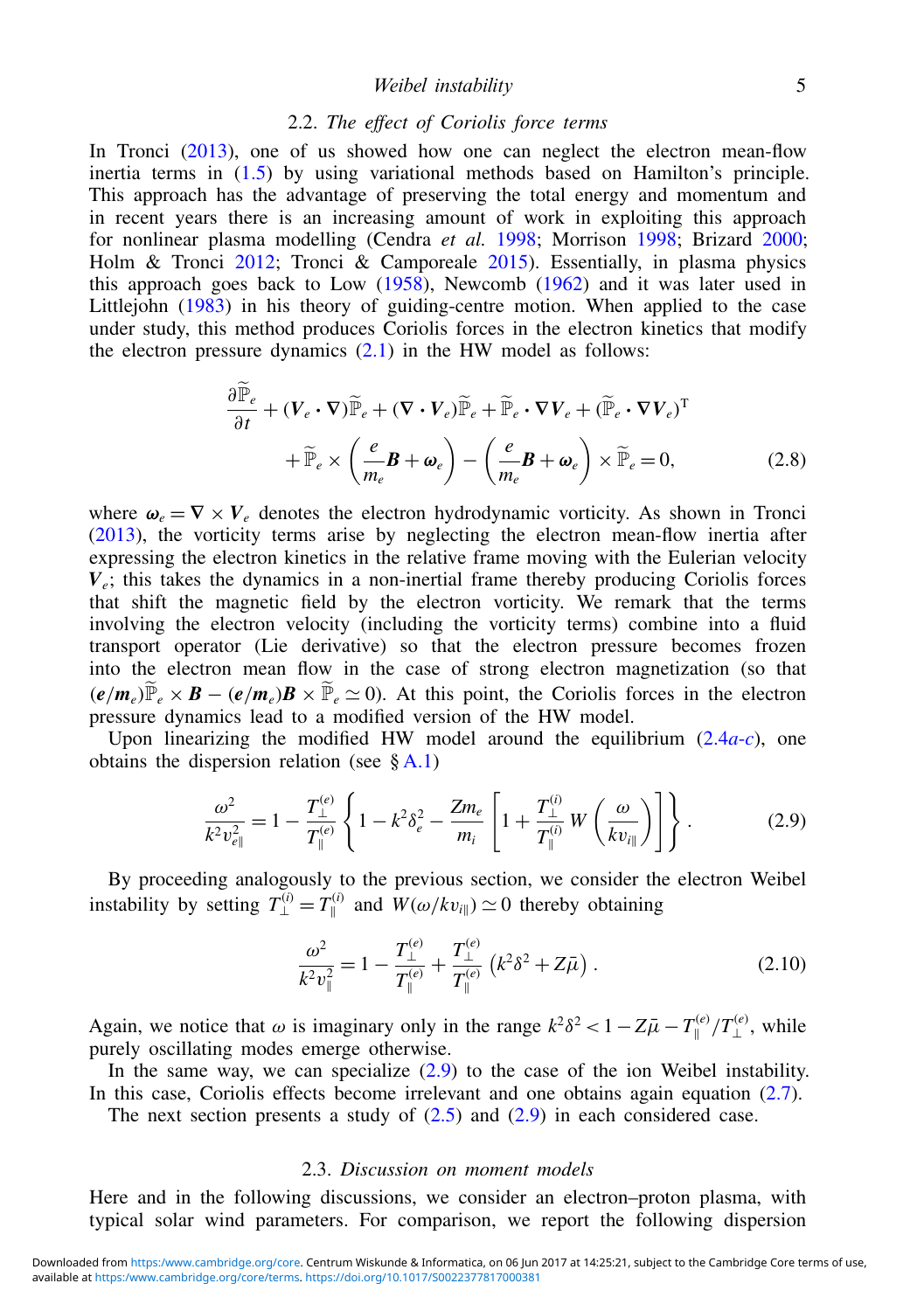relation corresponding to full Vlasov–Maxwell dynamics (see e.g. Gary & Karimabadi  $(2006)$ , as it is obtained by using the exact form of Ohm's law  $(1.7)$ :

<span id="page-5-1"></span>
$$
1 + \frac{T_{\perp}^{(e)}}{T_{\parallel}^{(e)}} W\left(\frac{\omega}{kv_{e\parallel}}\right) = \frac{\omega^2}{\omega_{pe}^2} - k^2 \delta_e^2 - Z\bar{\mu} \frac{T_{\perp}^{(i)}}{T_{\parallel}^{(i)}} \left[1 + W\left(\frac{\omega}{kv_{i\parallel}}\right)\right].
$$
 (2.11)

Here, the electron Weibel instability is studied by adopting a cold-fluid closure for ion kinetics, so that  $T_{\perp}^{(i)} = T_{\parallel}^{(i)}$  $W(\omega/kv_{i\parallel}) \simeq 0$  yield

<span id="page-5-0"></span>
$$
1 + \frac{T_{\perp}^{(e)}}{T_{\parallel}^{(e)}} W\left(\frac{\omega}{kv_{e\parallel}}\right) = \frac{\omega^2}{\omega_{pe}^2} - k^2 \delta_e^2 - Z\bar{\mu}.
$$
 (2.12)

The ratio between electron thermal velocity (in the cold direction) and speed of light  $v_e/c = 0.0318$  (this is also the ratio between Debye length and electron inertial length). The mass ratio is physical  $m_i/m_e = 1836$ . Figures 1 and 2 show the dispersion relations for electron and ion Weibel instabilities, respectively. The four panels are for values of temperature anisotropy equal to 2, 5, 10 and 100. The blue lines show the reference solutions derived from the Vlasov–Maxwell model [\(2.12\)](#page-5-0) (involving a cold-fluid closure for ion kinetics), while red lines are for  $(2.6)$ . In figure 1 one can notice how the HW model yields much larger growth rates than the correct values. The results for the modified HW model  $(2.10)$  are shown in yellow. They partially correct the discrepancies with the full Vlasov–Maxwell model, but they are still unsatisfactory, especially for wavevectors larger than the inverse electron inertial length.

As we mentioned, the Coriolis effects are irrelevant for the case of the ion Weibel instability. In this case, the reference Vlasov solution is obtained in figure 2 by solving the dispersion relation

<span id="page-5-2"></span>
$$
1 + \frac{k^2 v_{e\parallel}^2}{2\omega^2} = \frac{\omega^2}{\omega_{pe}^2} - k^2 \delta_e^2 - Z\bar{\mu} \frac{T_{\perp}^{(i)}}{T_{\parallel}^{(i)}} \left[ 1 + W\left(\frac{\omega}{kv_{i\parallel}}\right) \right].
$$
 (2.13)

This is derived upon adopting a warm-fluid closure for electron kinetics, that is by inserting  $T_{\perp}^{(e)} = T_{\parallel}^{(e)}$  and  $W(\omega / kv_{e\parallel}) \simeq (1/2)k^2v_{e\parallel}^2/\omega^2$  in [\(2.11\)](#page-5-1). Interestingly, for the ion Weibel instability the discrepancies between the HW and VM models are already significant for  $k\delta_e < 0.1$ .

## 3. Electron inertia in fully kinetic theories

While the results in the previous sections were obtained by using moment truncations, one is led to ask about the effects arising from higher moments. In order to address this point, this section presents two different ways to neglect the electron mean-flow inertia in a fully kinetic theory, in such a way that all higher moments are fully considered. We remark that this is an unprecedented approach in the plasma physics literature, with the exception of Tronci (2013). By following the discussion therein, we remark that it may not be convenient to implement this approximation directly in the electron kinetic equation

<span id="page-5-3"></span>
$$
\frac{\partial f_e}{\partial t} + \mathbf{v} \cdot \frac{\partial f_e}{\partial \mathbf{x}} - \frac{e}{m_e} (\mathbf{E} + \mathbf{v} \times \mathbf{B}) \cdot \frac{\partial f_e}{\partial \mathbf{v}} = 0.
$$
 (3.1)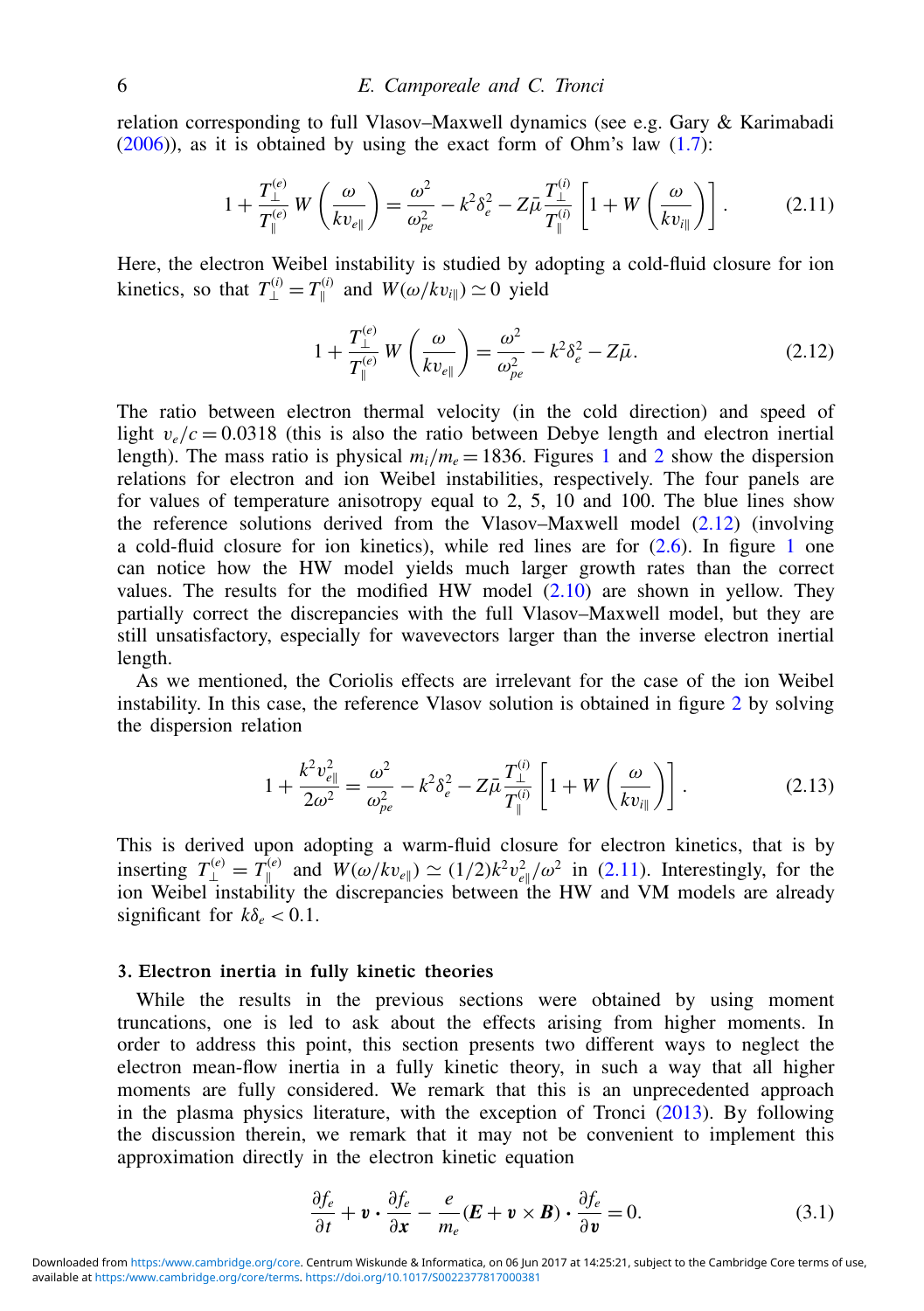

FIGURE 1. Growth rate for the electron Weibel instability for the HW [\(2.6\)](#page-3-0) and modified HW [\(2.10\)](#page-4-1) models, for four values of temperature anisotropy  $T_{\perp}^{(e)}/T_{\parallel}^{(e)} = 2, 5, 10, 100$ . The blue lines are the reference solutions derived from the Vlasov–Maxwell model, while red and yellow lines are for  $(2.6)$  and  $(2.10)$ , respectively.

Indeed, doing this would generate questions of compatibility between the above electron kinetics and the reduced form of Ohm's law [\(1.6\)](#page-1-0), which we want to adopt throughout this section as a first step in neglecting the electron mean-flow inertia. Before making any assumption, it is instead convenient to express electron kinetics in the mean-flow frame by introducing the coordinate  $c = v - V_e$  and looking at the dynamics for the relative distribution

$$
f_e(\mathbf{x}, \mathbf{c}, t) = f_e(\mathbf{x}, \mathbf{c} + V_e, t),
$$
\n(3.2)

that is

<span id="page-6-0"></span>
$$
\frac{\partial f_e}{\partial t} + (\mathbf{c} + V_e) \cdot \frac{\partial f_e}{\partial x} - \left\{ \frac{\mathbf{D} V_e}{\mathbf{D} t} + (\mathbf{c} \cdot \nabla) V_e + \frac{e}{m_e} [\mathbf{E} + (\mathbf{c} + V_e) \times \mathbf{B}] \right\} \cdot \frac{\partial f_e}{\partial \mathbf{c}} = 0. \quad (3.3)
$$

In turn, this kinetic equation is accompanied by Ampère's law and Faraday's law. At this stage, one still needs a closure for the electric field, which can be obtained by writing Ohm's law. The latter arises from taking the first moment of [\(3.3\)](#page-6-0) and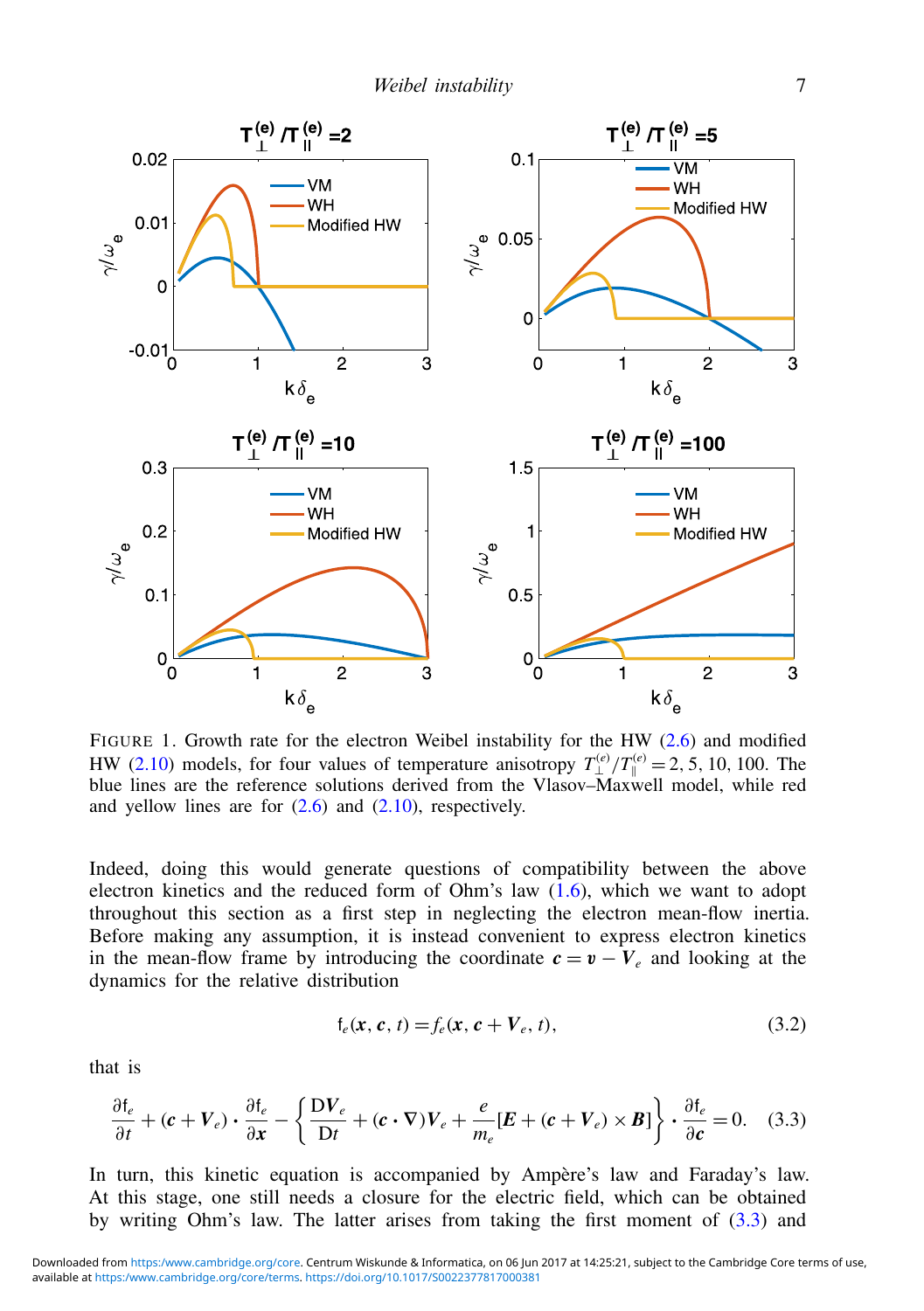

FIGURE 2. Growth rate for the ion Weibel instability for the HW [\(2.5\)](#page-3-1) model, for four values of temperature anisotropy  $T_{\perp}^{(i)}/T_{\parallel}^{(i)} = 2, 5, 10, 100$ . The blue lines are the reference solutions derived from the Vlasov–Maxwell model, while red lines are for  $(2.5)$ . In this case the modified HW model [\(2.9\)](#page-4-0) yields identical results.

by using the constraint  $\int c f_e(c) dc = 0$ ; this process leads to equation [\(1.1\)](#page-0-3). So far, no approximation was performed and the mean-flow electron inertia is still fully retained, as it is made explicit by multiplying  $(3.3)$  by  $m_e n_e$ . Indeed, we notice that the first term in the acceleration field multiplying ∂f*e*/∂*c* in [\(3.3\)](#page-6-0) is precisely the term neglected in Ohm's law  $(1.5)$  to obtain its reduced form  $(1.6)$ . This acceleration term can also be expanded as

<span id="page-7-0"></span>
$$
\frac{\mathbf{D}V_e}{\mathbf{D}t} = \frac{\partial V_e}{\partial t} - V_e \times (\nabla \times V_e) + \frac{1}{2}\nabla |V_e|^2,
$$
\n(3.4)

which evidently corresponds to a superposition of inertial forces excerpted by the mean flow on the particles moving in the relative frame.

In the next section, we shall present two different possible strategies for implementing the assumption of negligible electron mean-flow inertia. While the first approach is direct and involves the equations of motion, the second approach is based on variational methods and it involves Hamilton's principle. Although the second approach removes some of the inconsistencies emerging from the first, both methods appear to be unsatisfactory for a complete description of the Weibel instability.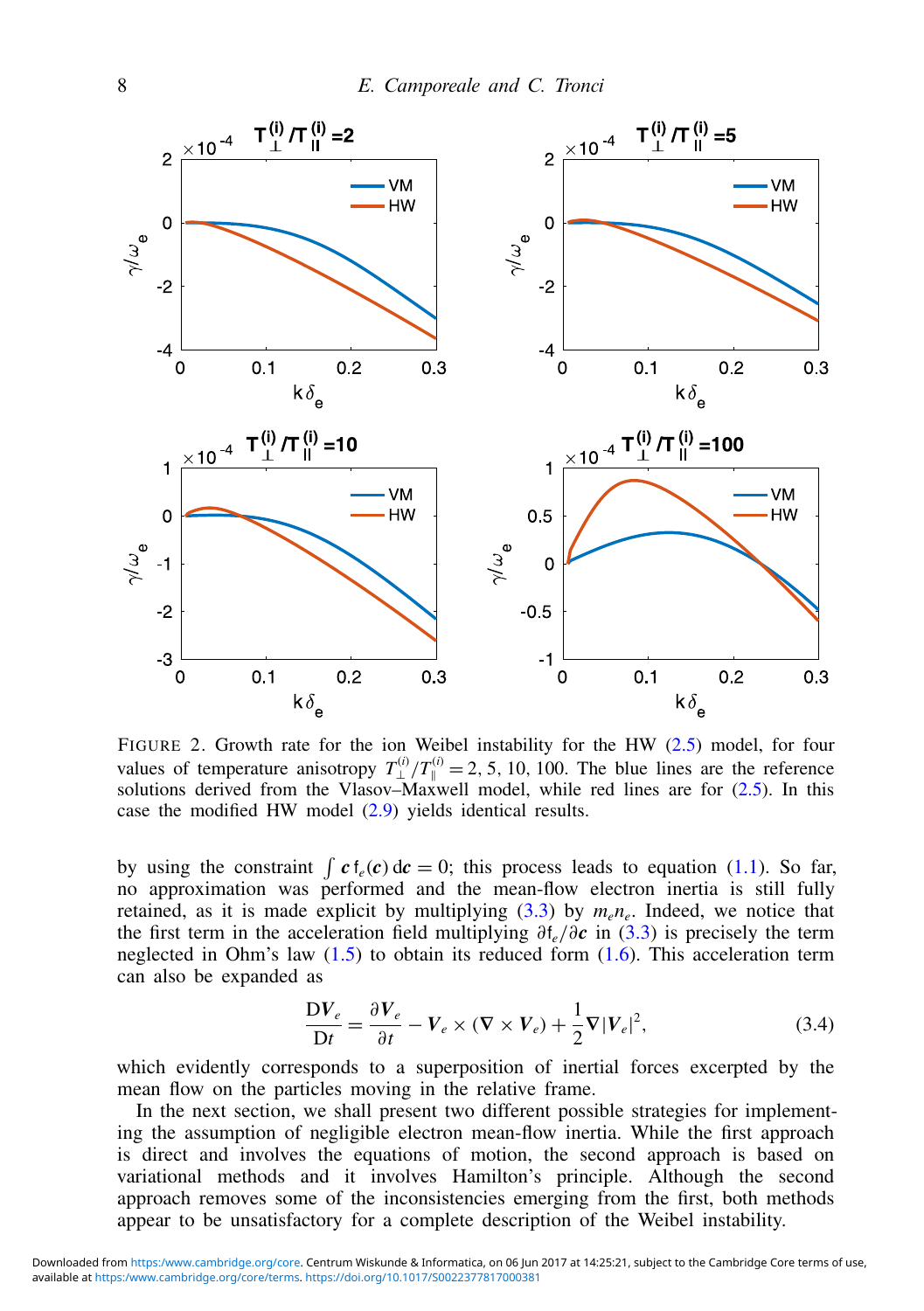#### <span id="page-8-5"></span>3.1. *Removing the electron inertia*

A first approach to neglect electron inertia consists of simply removing the term  $-DV_e/Dt$  in [\(3.3\)](#page-6-0), thereby leading to the modified electron equation

<span id="page-8-0"></span>
$$
\frac{\partial f_e}{\partial t} + (\mathbf{c} + V_e) \cdot \frac{\partial f_e}{\partial x} - \left\{ \mathbf{c} \cdot \nabla V_e + \frac{e}{m_e} [\mathbf{E} + (\mathbf{c} + V_e) \times \mathbf{B}] \right\} \cdot \frac{\partial f_e}{\partial \mathbf{c}} = 0. \tag{3.5}
$$

Although this equation retains the acceleration term  $-c \cdot \nabla V_e$ , inertial forces are only partially considered since the term  $(3.4)$  has been entirely neglected. At this point, one can easily take the first moment of [\(3.5\)](#page-8-0), so that using the constraint  $\int c f_e(c) dc = 0$ leads to the reduced Ohm's law [\(1.6\)](#page-1-0) and a fully kinetic model is formulated by using ion kinetics [\(2.2\)](#page-3-4), along with Ampère's and Faraday's laws.

The model obtained in this way provides the basis for the HW moment model in  $§$  [2.1,](#page-2-1) except that the HW model invokes the quasi-neutrality conditions [\(2.3\)](#page-3-5). The idea of using quasi-neutrality in a fully kinetic model is not new. In later sections, we shall show how the quasi-neutrality assumption can be used successfully in fully kinetic theories, although it requires extra care. However, for the purpose of this section, we shall keep assuming quasi-neutrality in the present discussion. Thus, Ampère's law in  $(2.3)$  can be used to eliminate entirely the variable  $V_e$  in favour of the ion velocity  $V_i$ , as it is computed from  $(2.2)$ .

Combining  $(2.2)$ ,  $(3.5)$ ,  $(2.3)$  and Faraday's law yields a fully kinetic model, whose moment truncation to second-order yields exactly the HW moment model from  $\S 2.1$ . For later reference, we shall refer to this as the *HW kinetic model*. Then, one would hope that completing the HW moment model by retaining fully kinetic effects (while still neglecting electron mean-flow inertia) could capture more physics. As we shall see, this may not always be true and we explain this below by considering again the case of the Weibel instability.

Here, we linearize the HW kinetic model around the bi-Maxwellian equilibrium

<span id="page-8-4"></span>
$$
\boldsymbol{E}_0 = \boldsymbol{B}_0 = 0, \quad f_0 = f_0(v_\perp^2, v_z^2), \quad f_0 = f_0(c_\perp^2, c_z^2), \tag{3.6}
$$

where  $f_0$  and  $f_0$  denote the ionic and electronic equilibrium, respectively. As shown in  $§ A.2$ , we obtain the dispersion relation

<span id="page-8-1"></span>
$$
1 + \frac{T_{\perp}^{(e)}}{T_{\parallel}^{(e)}} W\left(\frac{\omega}{kv_{e\parallel}}\right) = \left\{ k^2 \delta_e^2 + Z\bar{\mu} \left[1 + \frac{T_{\perp}^{(i)}}{T_{\parallel}^{(i)}} W\left(\frac{\omega}{kv_{i\parallel}}\right) \right] \right\} W\left(\frac{\omega}{kv_{e\parallel}}\right). \tag{3.7}
$$

In order to study the electron Weibel instability, we follow the approach in  $\S 2.1$  $\S 2.1$  and adopt a cold-fluid closure for the ions by setting  $T_{\perp}^{(i)} = T_{\parallel}^{(i)}$  $W(w/kv_{i\parallel}) \simeq 0$ . This yields

<span id="page-8-2"></span>
$$
1 + \frac{T_{\perp}^{(e)}}{T_{\parallel}^{(e)}} W\left(\frac{\omega}{kv_{e\parallel}}\right) = (k^2 \delta_e^2 + Z\bar{\mu}) W\left(\frac{\omega}{kv_{e\parallel}}\right). \tag{3.8}
$$

On the other hand, the ion Weibel instability requires special care since Ohm's law [\(1.6\)](#page-1-0) requires pressure to balance the Lorentz force in electron dynamics. Indeed, as one can see especially in  $(A 14)$  in § [A.1,](#page-18-0) adopting a cold-fluid closure for electron dynamics would lead to consistency issues. However, a warm-fluid closure can be performed by setting  $T_{\perp}^{(e)} = T_{\parallel}^{(e)}$  $\int_{\parallel}^{(e)}$  and  $W(\omega/kv_{e\parallel}) \simeq (1/2)k^2v_{e\parallel}^2/\omega^2$  so that [\(3.7\)](#page-8-1) becomes

<span id="page-8-3"></span>
$$
\frac{2\omega^2}{k^2 v_{e\parallel}^2} - k^2 \delta_e^2 = Z\bar{\mu} \left[ 1 + \frac{T_{\perp}^{(i)}}{T_{\parallel}^{(i)}} W\left(\frac{\omega}{kv_{i\parallel}}\right) \right] - 1. \tag{3.9}
$$

available at [https:/www.cambridge.org/core/terms.](https:/www.cambridge.org/core/terms)<https://doi.org/10.1017/S0022377817000381> Downloaded from <https:/www.cambridge.org/core>. Centrum Wiskunde & Informatica, on 06 Jun 2017 at 14:25:21, subject to the Cambridge Core terms of use,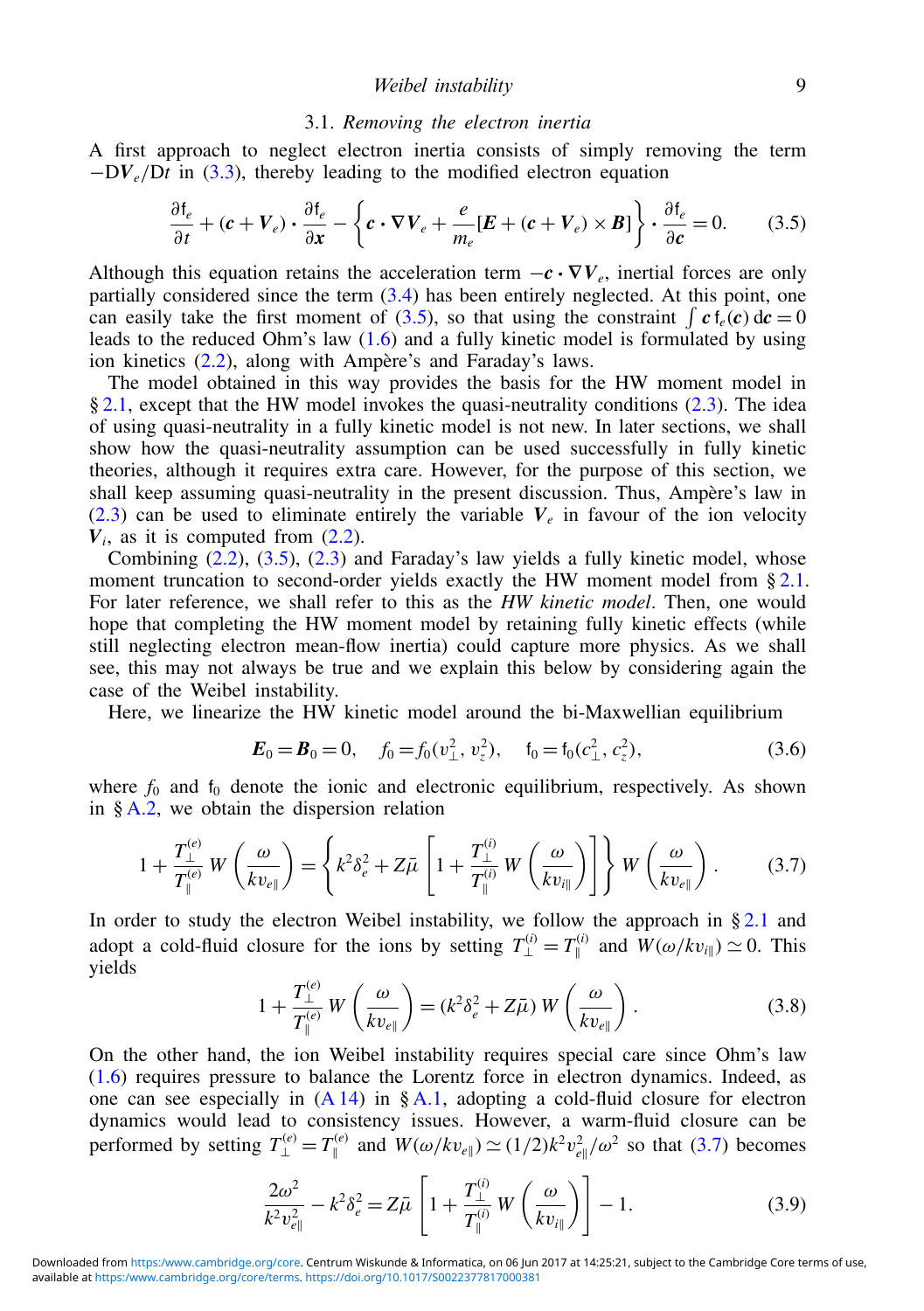The contribution of the heat flux and higher moments can be understood by comparing the above equation to the corresponding equation  $(2.7)$  for the HW moment model.

While the discussion of the dispersion relations  $(3.8)$  and  $(3.9)$  is left for later discussion, the next section aims at extending the modified HW moment model from § [2.2](#page-4-2) to a fully kinetic theory.

## <span id="page-9-3"></span>3.2. *Coriolis force effects*

A modified version of the HW kinetic model was presented in Tronci (2013) (see equations (1)–(5) therein), by exploiting variational techniques based on Hamilton's principle. As discussed in  $\S 2.2$ , this approach produces the Coriolis force terms appearing in  $(2.8)$ . In the fully kinetic treatment, the same approach leaves  $(2.2)$ , [\(2.3\)](#page-3-5) and Faraday's law unchanged while [\(3.5\)](#page-8-0) is modified as follows:

<span id="page-9-0"></span>
$$
\frac{\partial f_e}{\partial t} + (c + V_e) \cdot \frac{\partial f_e}{\partial x} - \left\{ c \cdot \nabla V_e + c \times \nabla \times V_e + \frac{e}{m_e} [E + (c + V_e) \times B] \right\} \cdot \frac{\partial f_e}{\partial c} = 0.
$$
\n(3.10)

Evidently, this differs from [\(3.5\)](#page-8-0) by the Coriolis acceleration term  $c \times \nabla \times V_e$ . As discussed in Tronci (2013), this term appears from the variational approach due to the fact that the change of frame performed to express the electron kinetics in the mean-flow frame affects the Lorentz force term, which now is written in terms of the effective magnetic field  $\mathbf{B} + m_e \omega_e/e$ . This is a typical feature of electrodynamics in non-inertial frames, as explained in Thyagaraja & McClements (2009). Notice that the Coriolis acceleration term is absent in  $(3.3)$ , which also means that this term is produced to guarantee a consistent force balance after the mean-flow inertia term  $DV_e/Dt$  is dropped in [\(3.3\)](#page-6-0). At this point, the modified HW kinetic model is given by [\(3.10\)](#page-9-0), [\(2.2\)](#page-3-4), [\(2.3\)](#page-3-5) and Faraday's law.

For comparison with the HW kinetic model in the previous section, we study the effect of Coriolis forces by considering again the Weibel instability. Then, we linearize the modified HW kinetic system around the equilibrium  $(3.6)$  to obtain the dispersion relation (see  $\& A.2$ )

<span id="page-9-1"></span>
$$
1 + \frac{T_{\perp}^{(e)}}{T_{\parallel}^{(e)}} W\left(\frac{\omega}{kv_{e\parallel}}\right) = \frac{T_{\perp}^{(e)}}{T_{\parallel}^{(e)}} \left\{ k^2 \delta_e^2 + Z\bar{\mu} \left[1 + \frac{T_{\perp}^{(i)}}{T_{\parallel}^{(i)}} W\left(\frac{\omega}{kv_{i\parallel}}\right) \right] \right\} W\left(\frac{\omega}{kv_{e\parallel}}\right). \tag{3.11}
$$

By following the approach in the previous sections, we restrict to consider the electron Weibel instability by adopting a cold-fluid closure for the ions. This yields

<span id="page-9-2"></span>
$$
\frac{T_{\parallel}^{(e)}}{T_{\perp}^{(e)}} + W\left(\frac{\omega}{kv_{e\parallel}}\right) = (k^2 \delta_e^2 + Z\bar{\mu}) W\left(\frac{\omega}{kv_{e\parallel}}\right). \tag{3.12}
$$

On the other hand, upon assuming a warm-fluid closure for the electrons by replacing  $T_{\perp}^{(e)} = T_{\parallel}^{(e)}$  and  $W(\omega/kv_{e\parallel}) \simeq (1/2)k^2v_{e\parallel}^2/\omega^2$  in [\(3.11\)](#page-9-1), we obtain the same dispersion relation [\(3.9\)](#page-8-3) for the ion Weibel instability.

## 3.3. *Discussion on kinetic models with inertialess electrons*

In first instance, this section compares the dispersion relations [\(3.8\)](#page-8-2) and [\(3.11\)](#page-9-1) for the electron Weibel instability with the corresponding result  $(2.12)$  for the case of the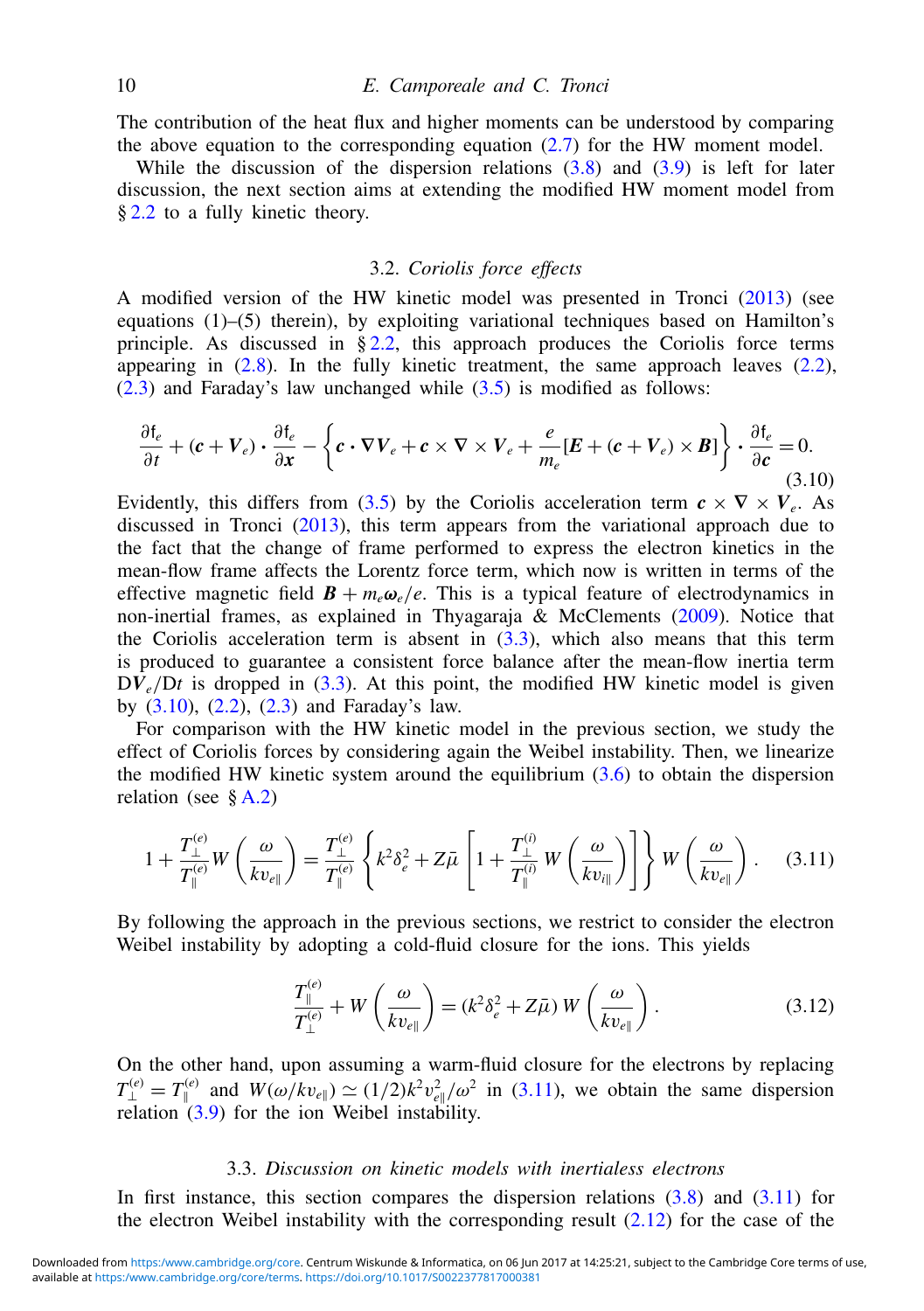Vlasov–Maxwell system for cold-fluid ions. A typical limit that is often used to study the Weibel instability is

$$
\omega \ll k v_{e\parallel} \tag{3.13}
$$

so that  $W(\omega/kv_{e\parallel}) \simeq -1 - i\sqrt{\pi} \omega/kv_{e\parallel}$ . In this limit, equations [\(3.8\)](#page-8-2) and [\(3.11\)](#page-9-1) become (upon dropping the species superscript for convenience)

<span id="page-10-2"></span>
$$
-i\omega = \frac{k v_{\parallel}}{\sqrt{\pi}} \left( 1 + \frac{1}{T_{\perp}/T_{\parallel} - k^2 \delta^2 - Z\bar{\mu}} \right) \tag{3.14}
$$

and

<span id="page-10-0"></span>
$$
-i\omega = \frac{k v_{\parallel}}{\sqrt{\pi}} \left( 1 - \frac{T_{\parallel}}{T_{\perp}} \frac{1}{1 - k^2 \delta^2 - Z\bar{\mu}} \right),
$$
 (3.15)

respectively. On the other hand, upon assuming  $\omega \ll \omega_p$ , equation [\(2.12\)](#page-5-0) becomes

<span id="page-10-1"></span>
$$
-i\omega = \frac{k v_{\parallel}}{\sqrt{\pi}} \left[ 1 - \frac{T_{\parallel}}{T_{\perp}} (k^2 \delta^2 + Z\bar{\mu} + 1) \right].
$$
 (3.16)

Now, we observe that in the limit  $k\delta \ll 1$  the results in [\(3.15\)](#page-10-0) and [\(3.16\)](#page-10-1) coincide thereby showing that the variational model from  $\S 2.2$  $\S 2.2$  agrees well with Vlasov– Maxwell dynamics for length scales much bigger than the skin depth. In turn, in the same limit  $k\delta \ll 1$  [\(3.14\)](#page-10-2) disagrees with the Vlasov–Maxwell result [\(3.16\)](#page-10-1) with growing anisotropies.

However, both results [\(3.14\)](#page-10-2) and [\(3.15\)](#page-10-0) suffer from the important drawback that a vertical asymptote emerges in the growth rate as length scales approach the skin depth. We remark that the assumption  $\omega \ll k v_{e\parallel}$  is no longer valid near and after the asymptote and so the dispersion relation needs to be solved numerically, as presented below. After the asymptotes, for both kinetic models the least damped mode is not the Weibel mode, but one with non-zero real frequency, hence yielding a completely different result from the Vlasov–Maxwell theory, in which the Weibel (purely damping) mode is dominant. Figure 3 shows the dispersion relations for the electron instability, for four values of temperature anisotropy  $T_{\parallel}^{(e)}/T_{\parallel}^{(e)} = 2, 5, 10, 100$ . The blue lines are the reference solutions derived from the  $V_{\text{lasov}}^{\perp}$ -Maxwell model [\(2.12\)](#page-5-0), while red and yellow lines are for the HW kinetic [\(3.8\)](#page-8-2) and modified HW kinetic  $(3.12)$  models, respectively. The aforementioned asymptote for the reduced models is clearly visible, with the distinguishing features that while it always occurs at  $k\delta = 1$  for the modified HW model, it becomes a function of anisotropy for the HW model. Both models present large discrepancies with respect to the full Vlasov–Maxwell solution, with the wavevector approaching the inverse electron inertial length. Figure 4 shows the real frequency of the least damped mode for the modified HW kinetic model (solid lines) and for the HW kinetic model (dashed lines). Once again, in contrast with the correct VM solution, the mode's real frequency becomes non-zero after the respective asymptote.

The ion Weibel instability is, on the contrary, well captured by both models. This is shown in figure 5. Once again, in this case the Coriolis correction does not play any role and the two models become identical. One can notice that, for any value of temperature anisotropy, the solutions are indistinguishable from the correct Vlasov– Maxwell results, which are obtained from the dispersion relation [\(2.13\)](#page-5-2) (adopting a warm-fluid closure for the electrons). In some sense, this is not surprising, since ion kinetics is not subject to any approximation in either the HW kinetic model and its modified variant.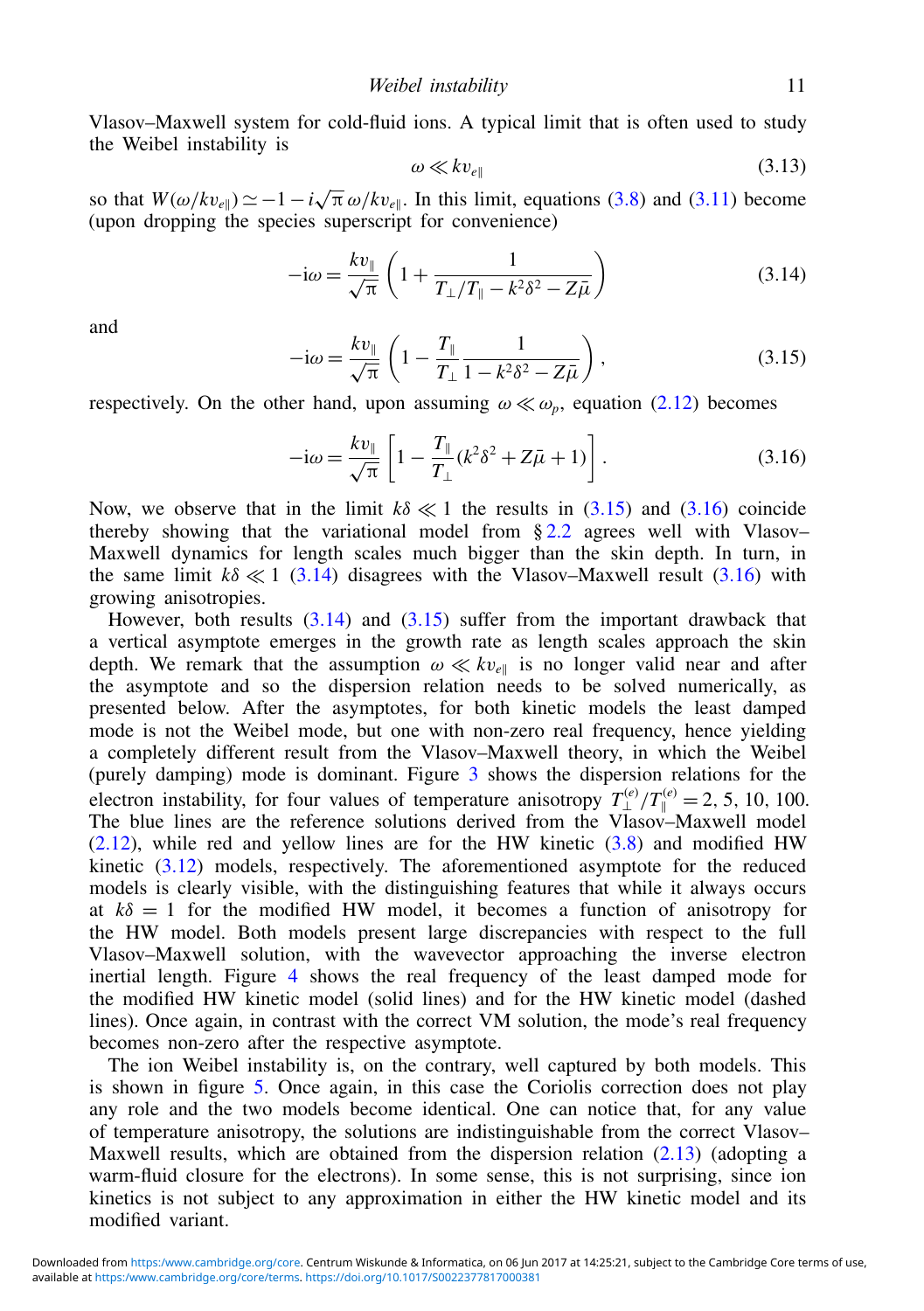

FIGURE 3. Growth rate for the electron Weibel instability for the HW kinetic [\(3.8\)](#page-8-2) and modified HW kinetic [\(3.12\)](#page-9-2) models, for four values of temperature anisotropy  $T_{\perp}^{(e)}/T_{\parallel}^{(e)} =$ 2, 5, 10, 100. The blue lines are the reference solutions derived from the Vlasov–Maxwell model, while red and yellow lines are for  $(3.8)$  and  $(3.12)$ , respectively.

#### 4. Quasi-neutral Vlasov theories

We have shown that all the moment models and fully kinetic theories considered so far and aiming at neglecting the electron inertia in Ohm's law [\(1.5\)](#page-1-1) suffer from different drawbacks. More specifically, in the nonlinear regime unphysical modes with  $k\delta > 1$  may be excited even if  $k\delta \ll 1$  at the initial time. Even the variational approach in Tronci (2013), while correcting certain discrepancies in the electron Weibel instability and retaining the full physics of the ion Weibel instability, would need an appropriate numerical filtering to prevent the dynamics from introducing length scales of the order of (or smaller than) the electron skin depth. On the other hand, the analysis performed so far also posed an alternative question about the validity of the quasi-neutral limit in fully kinetic theories. Indeed, the assumption of quasi-neutrality [\(2.3\)](#page-3-5) was used throughout all the discussion thereby leading to the question of whether quasi-neutrality may also produce consistency issues when implemented in a fully kinetic theory. A first answer to this question was provided by Cheng and Johnson in Cheng & Johnson (1999), where quasi-neutrality was assumed in the Vlasov–Maxwell system, along with the generalized Ohm's law [\(1.8\)](#page-1-2). In this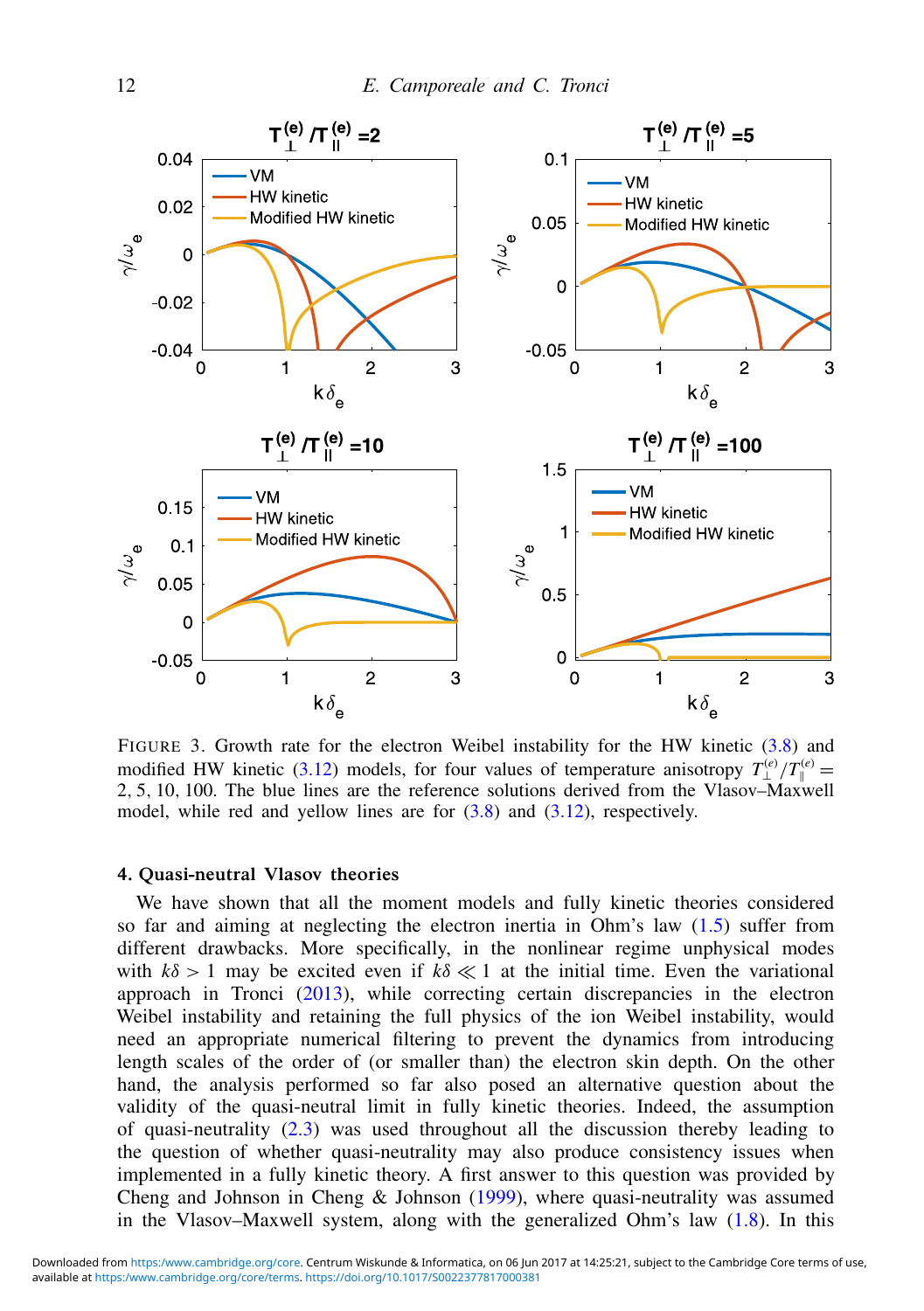

FIGURE 4. Real part of the frequency for the electron Weibel instability for the modified HW kinetic model  $(3.12)$  (solid lines) and for the KW kinetic model  $(3.8)$  (dashed lines), for values of temperature anisotropy  $T_{\perp}^{(e)}/T_{\parallel}^{(e)} = 2, 5$ .

approach, all terms of the order of  $m_e/m_i$  are considered irrelevant and thus are ignored. On the other hand, these terms were considered in more recent work by the authors (Tronci & Camporeale  $2015$ ), where quasi-neutrality was invoked at the level of Hamilton's variational principle. The model in Tronci & Camporeale  $(2015)$  was dubbed the *neutral Vlasov model*.

In the following sections, we present both the Cheng–Johnson (CJ) model (Cheng & Johnson 1999) and the neutral Vlasov model (Tronci & Camporeale 2015). As we shall see, both models reproduce faithfully the physics of both ion and electron Weibel instabilities. In addition, we shall see how Ampère's current balance may play a crucial role in preserving quasi-neutrality at all times; this point is of particular interest for the CJ model, where the exact current balance is lost, while it is retained by the *neutral Vlasov model*.

#### <span id="page-12-0"></span>4.1. *The Cheng–Johnson model*

As anticipated above, Cheng & Johnson (1999) were the first to design an alternative fully kinetic model in the quasi-neutral limit. More specifically, they expanded Ohm's law  $(1.1)$  by using Ampeère's and Faraday's laws to obtain  $(1.7)$ . Then, after assuming quasi-neutrality to write  $J = \mu_0^{-1} \nabla \times B$ , they neglected all terms of the order of  $m_e/m_i$ . This process leads to the reduced form of Ohm's law in [\(1.8\)](#page-1-2), which is then accompanied by the kinetic equations  $(2.2)$  and  $(3.1)$ , the quasi-neutrality conditions [\(2.3\)](#page-3-5) and Faraday's law. We remark that originally the CJ model was called a *kinetic-multifluid system* because the kinetic equation for each species was written to accompany the equation for its first moment. However, this is totally equivalent to retaining only the kinetic equations.

In order to compare the CJ model to the systems formulated in the previous section, we studied the Weibel instability by linearizing again around the equilibrium  $(3.6)$ . Upon linearizing the CJ model around the bi-Maxwellian equilibrium

<span id="page-12-1"></span>
$$
E_0 = B_0 = 0, \qquad f_{s0} = f_{s0}(v_\perp^2, v_z^2) \tag{4.1}
$$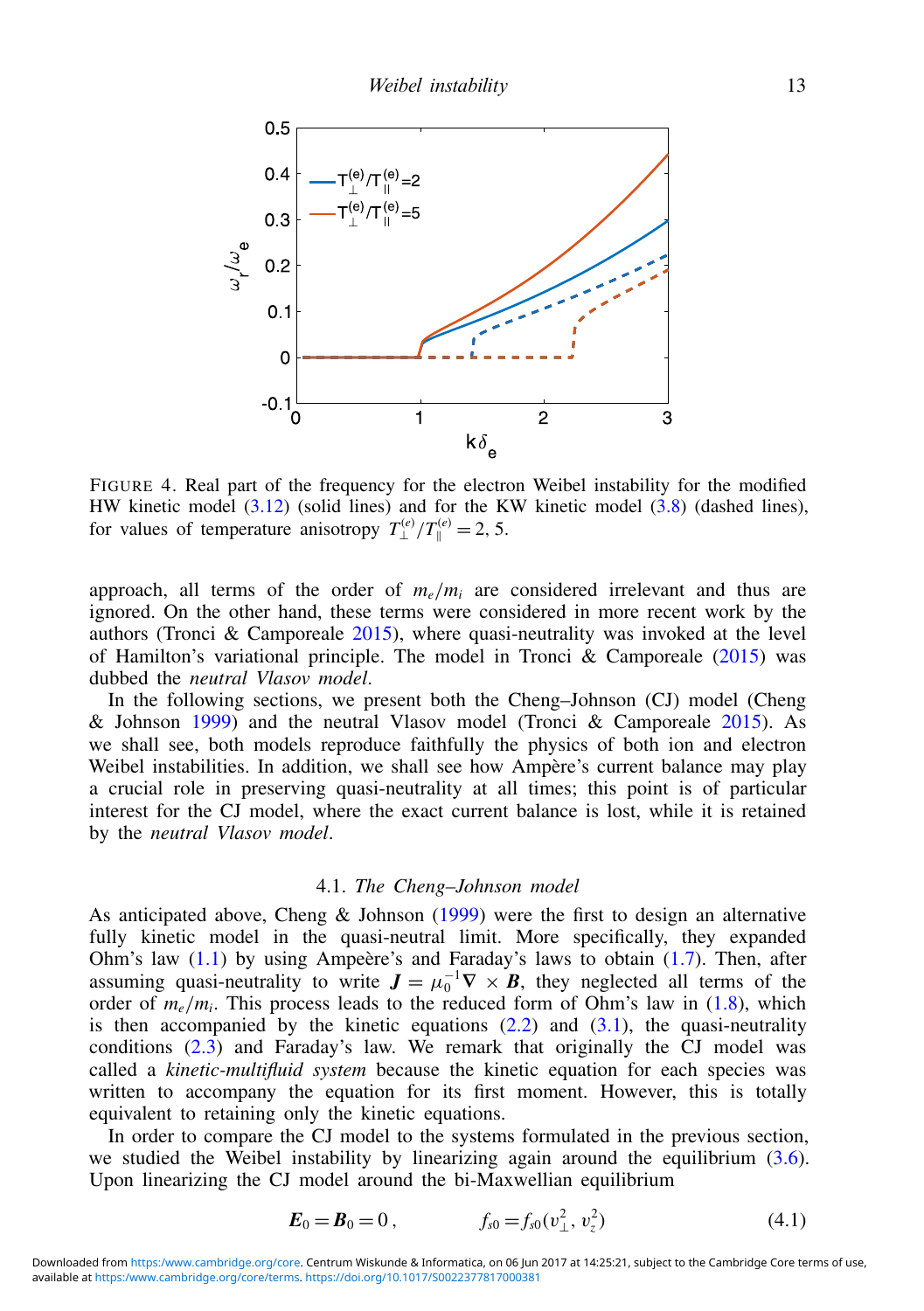

FIGURE 5. Growth rate for the ion Weibel instability for the HW kinetic model [\(3.7\)](#page-8-1), for four values of temperature anisotropy  $T_{\perp}^{(i)}/T_{\parallel}^{(i)} = 2, 5, 10, 100$ . The blue circles denote the reference solutions derived from the Vlasov–Maxwell model, while red lines are for [\(3.7\)](#page-8-1).

(where the subscript *s* refers to the particle species), we obtain the dispersion relation (see  $\&$  [A.3\)](#page-22-0)

<span id="page-13-1"></span>
$$
1 + \frac{T_{\perp}^{(e)}}{T_{\parallel}^{(e)}} W\left(\frac{\omega}{kv_{e\parallel}}\right) = -k^2 \delta_e^2 - Z\bar{\mu} \frac{T_{\perp}^{(i)}}{T_{\parallel}^{(i)}} W\left(\frac{\omega}{kv_{i\parallel}}\right). \tag{4.2}
$$

The above dispersion relation can be compared directly with the relation  $(2.11)$  that is obtained for the full Vlasov–Maxwell dynamics. As expected, both electron and ion Weibel instabilities are reproduced by the CJ model in exceptional agreement with the full Vlasov–Maxwell theory.

A point about the CJ model that has been omitted so far (while it deserves some attention) is that the quasi-neutrality conditions  $(2.3)$  are not preserved in time exactly, as it can be verified by a direct calculation. More specifically, one can ask if the electron velocity as computed from the first moment of  $(3.1)$  is compatible with the corresponding expression arising from [\(2.3\)](#page-3-5). In order to provide the answer to this question, we use  $(2.3)$  and the first moment equation of  $(2.2)$  to rewrite  $(1.8)$  as

<span id="page-13-0"></span>
$$
\boldsymbol{E} = -\boldsymbol{V}_i \times \boldsymbol{B} + \left(1 + \frac{Z\bar{\mu}}{1 - Z\bar{\mu}}\right) \left(\frac{1}{en_e}\boldsymbol{J} \times \boldsymbol{B} - \frac{1}{en_e}\boldsymbol{\nabla} \cdot \widetilde{\mathbb{P}}_e - \frac{m_e}{e}\frac{\boldsymbol{D}\boldsymbol{V}_e}{Dt}\right). \tag{4.3}
$$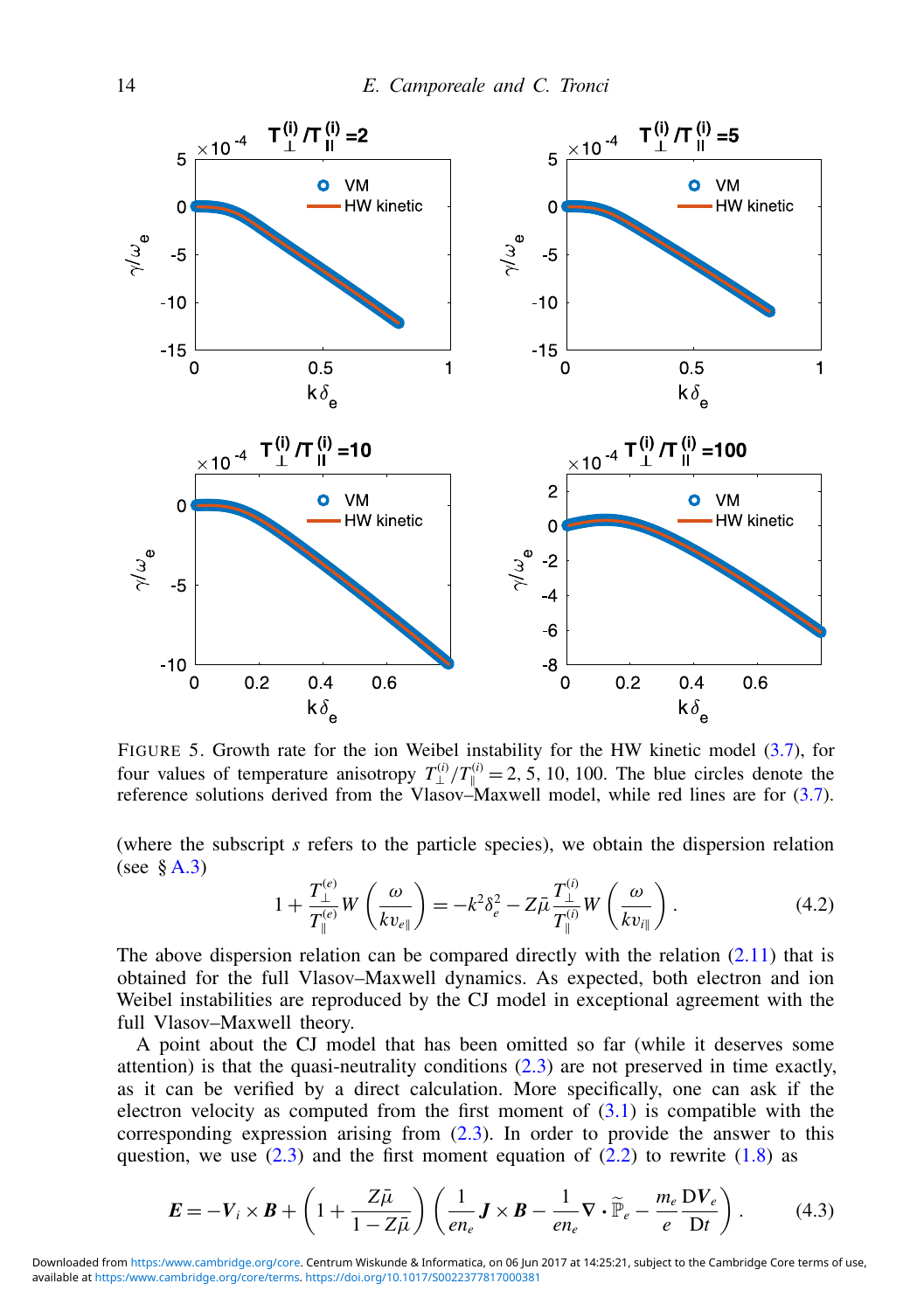Then, we use  $(4.3)$  as the CJ closure equation for the electric field in  $(3.1)$ . Taking the first moment (here denoted by  $K_e$ ) of the resulting electron kinetic equation yields

$$
\frac{\partial}{\partial t} \left( \mathbf{K}_e - n_e \mathbf{V}_e \right) + \mathbf{V}_e \cdot \nabla \left( \mathbf{K}_e - n_e \mathbf{V}_e \right) + \nabla \cdot \left( \mathbf{V}_e \mathbf{K}_e - n_e \mathbf{V}_e \mathbf{V}_e \right) \n= (\mathbf{K}_e - n_e \mathbf{V}_e) \times \left( \boldsymbol{\omega}_e - \frac{e}{m_e} \mathbf{B} \right) + \frac{Z \bar{\mu}}{1 - Z \bar{\mu}} \left( \frac{1}{m_e} \mathbf{J} \times \mathbf{B} - \frac{1}{m_e} \nabla \cdot \widetilde{\mathbb{P}}_e - n_e \frac{\mathbf{D} \mathbf{V}_e}{\mathbf{D} t} \right),
$$
\n(4.4)

where we recall that  $\omega_e = \nabla \times V_e$  is the electron vorticity and  $(n_e, V_e)$  are expressed by using [\(2.3\)](#page-3-5). Then, we conclude that the consistency relation  $K_e = n_e V_e$  fails to be preserved in time. This is a fundamental consistency issue that is intrinsic to the model and can lead to different drawbacks beyond the linear analysis of the Weibel instability. For example, charge conservation is dramatically affected, thereby preventing neutrality from being satisfied at all times. In the next section, we show how this issue is solved by simply retaining all terms in the exact Ohm's law [\(1.7\)](#page-1-3).

#### 4.2. *The neutral Vlasov model*

Recently, upon retaining all terms in the exact Ohm's law [\(1.7\)](#page-1-3), we showed (Tronci & Camporeale 2015) how the quasi-neutral limit can be consistently implemented in the Vlasov–Maxwell system both directly (by formally letting  $\epsilon_0 \rightarrow 0$ ) and in Hamilton's variational principle: a comparison with the full Vlasov–Maxwell system was presented and good agreement was found in the linear case for both Alfvèn and Whistler modes at different angles of propagation. Later, Burby (2015) showed how this model also possesses a Hamiltonian structure, while Degond, Deluzet  $\&$ Doyen (2017) provided an alternative mathematical footing by exploiting scaling and asymptotic techniques in the case of one particle species (by preventing ion motion). In the same work, the question of the numerical implementation was also discussed. As it was presented in Tronci & Camporeale  $(2015)$ , the quasi-neutral model consists of the kinetic equations  $(2.2)$  and  $(3.1)$ , the quasi-neutrality conditions  $(2.3)$ , Faraday's law and Ohm's law [\(1.1\)](#page-0-3). Here, the electron velocity is expressed in terms of the ion velocity by using Ampère's law.

A question that emerged at the end of  $\S 4.1$  $\S 4.1$  concerned the possibility of consistency issues precisely with the second equation in  $(2.3)$ . Again, one asks if the electron velocity as computed from the first moment of  $(3.1)$  is compatible with the corresponding expression arising from [\(2.3\)](#page-3-5). A positive answer can be found by following a similar procedure as in the previous section. First, one replaces [\(1.5\)](#page-1-1) in  $(3.1)$  and then one takes the first moment of the resulting kinetic equation. As a result, one obtains

$$
\frac{\partial}{\partial t} \left( \boldsymbol{K}_e - n_e \boldsymbol{V}_e \right) + \boldsymbol{V}_e \cdot \nabla \left( \boldsymbol{K}_e - n_e \boldsymbol{V}_e \right) + \nabla \cdot \left( \boldsymbol{V}_e \boldsymbol{K}_e - n_e \boldsymbol{V}_e \boldsymbol{V}_e \right)
$$
\n
$$
= (\boldsymbol{K}_e - n_e \boldsymbol{V}_e) \times \left( \boldsymbol{\omega}_e - \frac{e}{m_e} \boldsymbol{B} \right), \tag{4.5}
$$

where we recall that  $\omega_e = \nabla \times V_e$  is the electron vorticity and  $(n_e, V_e)$  are expressed by using [\(2.3\)](#page-3-5). Then, we conclude that if  $K_e = n_e V_e$  is verified initially, then it stays so at all times.

As a further remark on the neutral Vlasov model, we notice that Ohm's law [\(1.1\)](#page-0-3) is not suitable for the numerical implementation, since the electron mean-flow inertia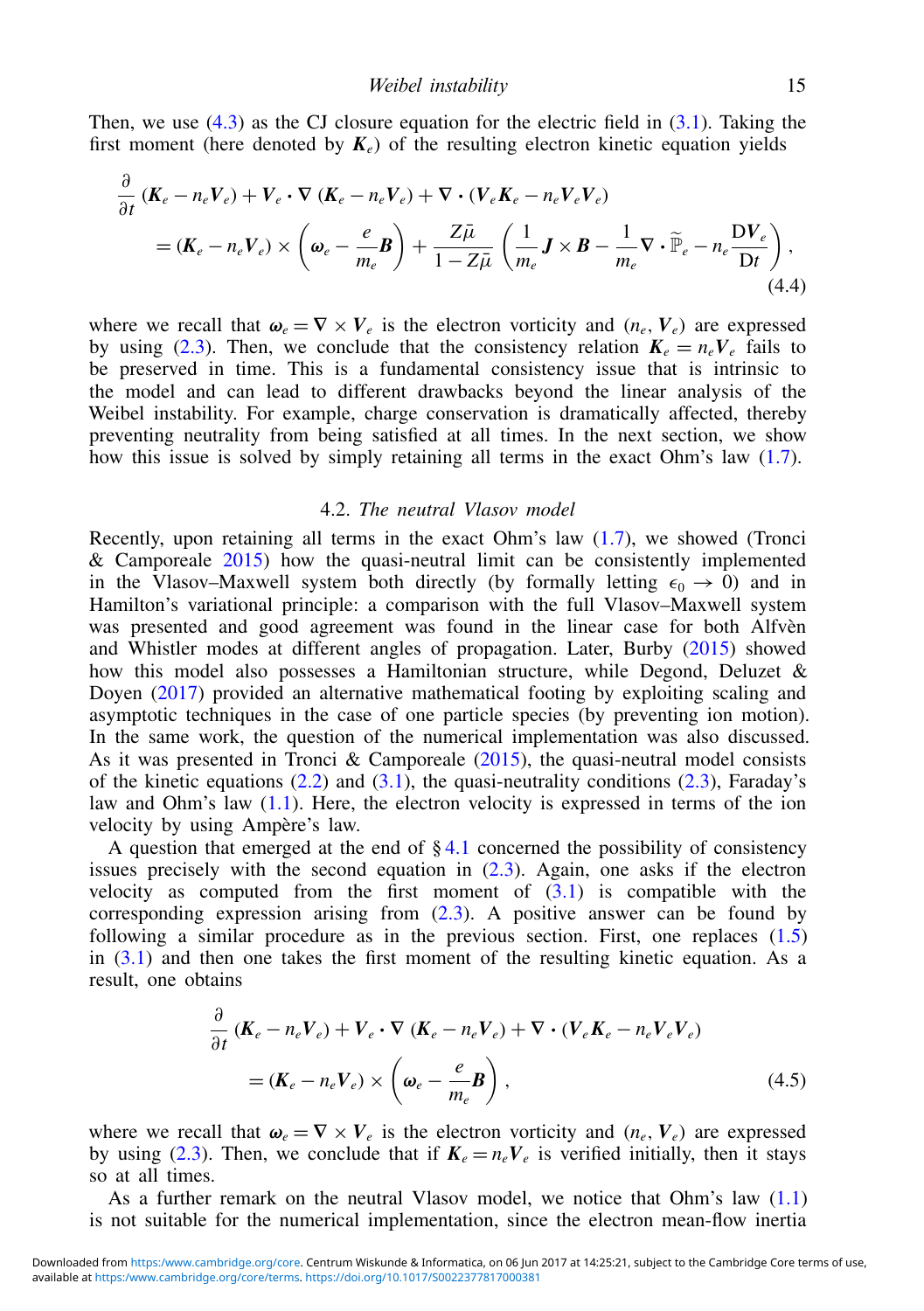produces an explicit time derivative in the expression of the electric field. In his thesis, Burby expanded  $(1.1)$  by using  $(2.3)$  to obtain  $(1.7)$  in the form

$$
\left(1+\frac{Zm_e}{m_i}\right)E + \frac{m_e}{\mu_0 e^2 n_e} \nabla \times \nabla \times E = -\left(1+\frac{Zm_e}{m_i}\right) V_i \times B \n+ \frac{1}{en_e} \left[J \times B - \nabla \cdot \left(\widetilde{\mathbb{P}}_e - \frac{Zm_e}{m_i} \widetilde{\mathbb{P}}_i\right)\right] + \frac{m_e}{e^2 n_e} \left[\nabla \cdot \left(V_i J + J V_i - \frac{J J}{en_e}\right)\right],
$$
\n(4.6)

with  $J = \mu_0^{-1} \nabla \times B$ . While on one hand this eliminates the time derivative in the closure for the electric field, one the other hand it involves inverting the operator  $\psi$  + curl<sup>2</sup> for some function  $\psi(x)$ . (Here we shall not dwell upon the question of the numerical costs involved in inverting this operator). We remark that here we did not set  $\nabla \cdot E$  to zero, as there is absolutely no reason for this to hold: indeed, quasineutrality is obtained by letting  $\epsilon_0 \rightarrow 0$  in Gauss' law, while no hypothesis is made on  $\nabla \cdot E$ .

The linear stability of the neutral Vlasov model can be easily studied since, as already noticed in Tronci & Camporeale (2015) it suffices to take the limit  $\epsilon_0 \rightarrow 0$ in the standard dispersion relation for the Vlasov–Maxwell system. Then, for example, the case of the Weibel instability can be studied by simply discarding the term  $\omega^2/\omega_{pe}^2$ in  $(2.11)$  so that

<span id="page-15-0"></span>
$$
1 + \frac{T_{\perp}^{(e)}}{T_{\parallel}^{(e)}} W\left(\frac{\omega}{kv_{e\parallel}}\right) = -k^2 \delta_e^2 - Z\bar{\mu} \frac{T_{\perp}^{(i)}}{T_{\parallel}^{(i)}} \left[1 + W\left(\frac{\omega}{kv_{i\parallel}}\right)\right]. \tag{4.7}
$$

In the next section we show the results obtained with the neutral Vlasov model for both the electron and the ion Weibel instabilities.

#### 4.3. *Discussion on quasi-neutral kinetic models*

This section compares the dispersion relations for the ion and electron Weibel instability derived from the CJ and the neutral Vlasov model. As it was done in previous sections, the case of the electron Weibel instability is studied by adopting a cold-fluid closure for ion kinetics. Thus, upon setting  $T_{\perp}^{(i)} = T_{\parallel}^{(i)}$  $W(w/kv_{i\parallel}) \simeq 0$ , equations  $(4.2)$  and  $(4.7)$  become

<span id="page-15-1"></span>
$$
1 + \frac{T_{\perp}^{(e)}}{T_{\parallel}^{(e)}} W\left(\frac{\omega}{kv_{e\parallel}}\right) = -k^2 \delta_e^2 \tag{4.8}
$$

and

<span id="page-15-2"></span>
$$
1 + \frac{T_{\perp}^{(e)}}{T_{\parallel}^{(e)}} W\left(\frac{\omega}{kv_{e\parallel}}\right) = -k^2 \delta_e^2 - Z\bar{\mu},\tag{4.9}
$$

respectively. We notice how the electron kinetics completely decouples from the ions in [\(4.8\)](#page-15-1), while a minor coupling persists in [\(4.9\)](#page-15-2). Similarly, the case of the ion Weibel instability can now be studied by adopting a cold-fluid closure for electron kinetics (not available in previous sections, which instead adopted an electron warm-fluid closure for the ion Weibel instability). In this case, setting  $T_{\perp}^{(e)} = T_{\parallel}^{(e)}$  $\mathbb{I}^{(e)}$  and  $W(\omega/kv_{\text{ell}}) \simeq 0$  in [\(4.2\)](#page-13-1) and [\(4.7\)](#page-15-0) leads to

<span id="page-15-3"></span>
$$
Z\bar{\mu}\frac{T_{\perp}^{(i)}}{T_{\parallel}^{(i)}}W\left(\frac{\omega}{kv_{i\parallel}}\right) = -1 - k^2\delta_e^2
$$
 (4.10)

available at [https:/www.cambridge.org/core/terms.](https:/www.cambridge.org/core/terms)<https://doi.org/10.1017/S0022377817000381> Downloaded from <https:/www.cambridge.org/core>. Centrum Wiskunde & Informatica, on 06 Jun 2017 at 14:25:21, subject to the Cambridge Core terms of use,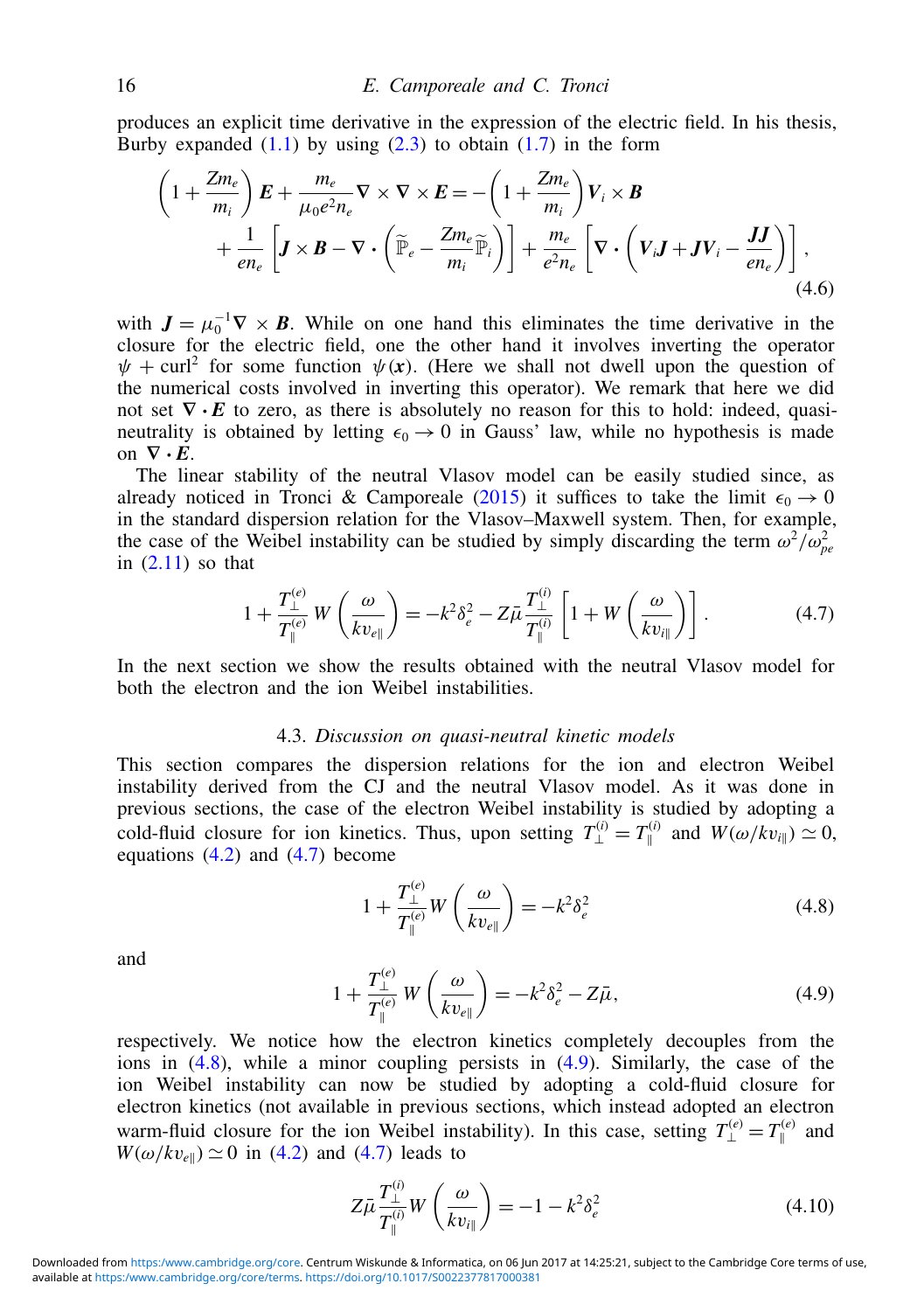

FIGURE 6. Growth rate for the ion Weibel instability for four values of temperature anisotropy  $T_{\perp}/T_{\parallel} = 2, 5, 10, 100$ . The blue circles are the reference solutions derived from the Vlasov–Maxwell model, the red lines are the solution of the CJ model, the blue lines are for the neutral Vlasov model.

and

<span id="page-16-0"></span>
$$
Z\bar{\mu}\frac{T_{\perp}^{(i)}}{T_{\parallel}^{(i)}}W\left(\frac{\omega}{kv_{i\parallel}}\right) = -1 - k^2\delta_e^2 - Z\bar{\mu}\frac{T_{\perp}^{(i)}}{T_{\parallel}^{(i)}},\tag{4.11}
$$

respectively. We notice that certain differences between the two models may be appreciated in this case only for unusual anisotropy values of the order of  $T^{(i)}_{\perp}/T^{(i)}_{\parallel}\simeq\bar{\mu}^{-1}.$ 

The dispersion relations  $(4.10)$ – $(4.11)$  and  $(4.8)$ – $(4.9)$  for the ion and electron Weibel instability derived from the CJ and the neutral Vlasov model are presented in figures 6 and 7, respectively. The results for the electron instability are indistinguishable from the VM solutions (obtained upon suitably specializing [\(2.11\)](#page-5-1) for the case of electron and ion Weibel instabilities). Neutral Vlasov solutions are not shown as they also overlap with the VM solutions. For what concerns the ion instability a very small discrepancy can be noticed between the VM and the CJ, with the latter typically overestimating the growth/damping rates. However, the values are very small.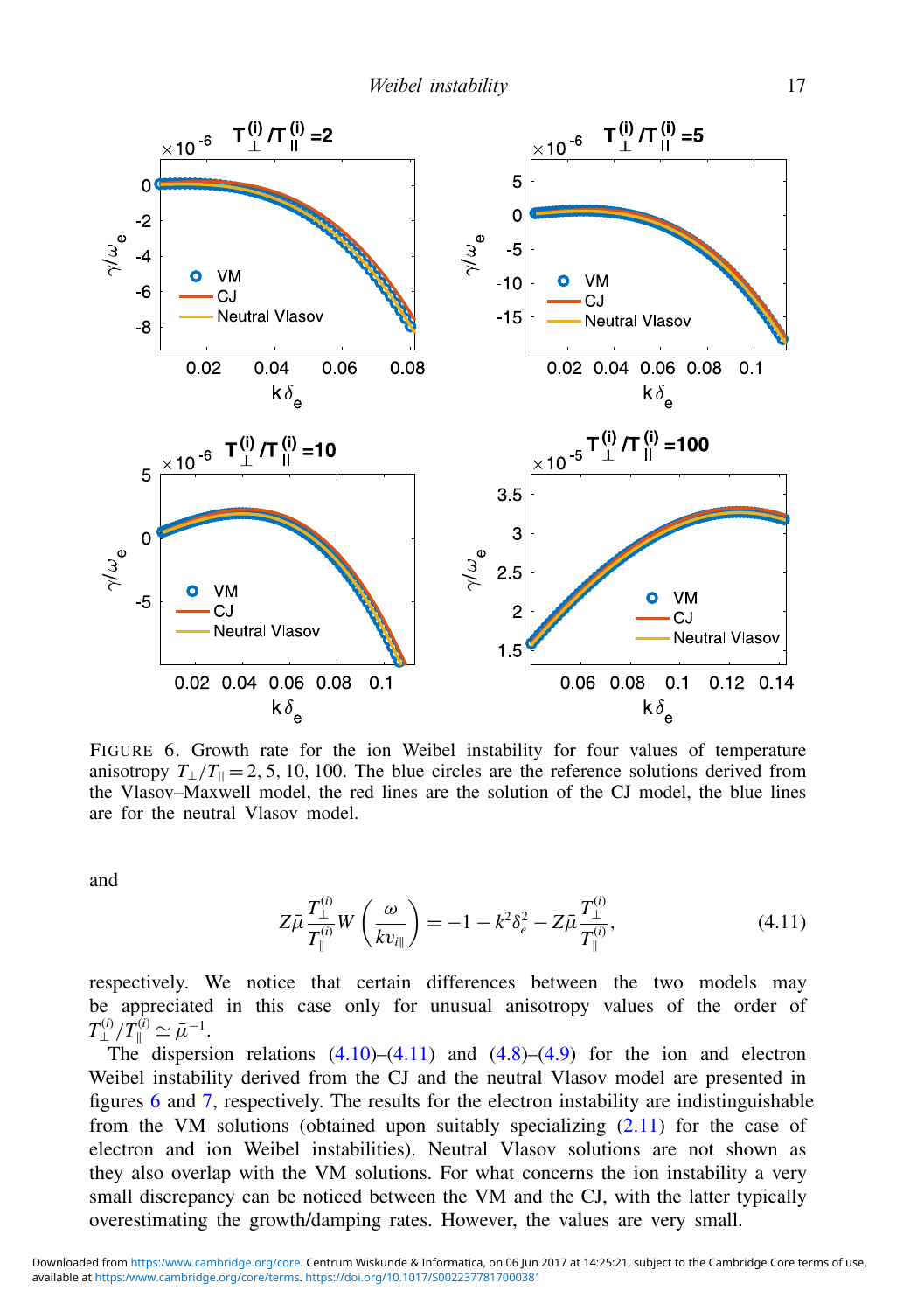

FIGURE 7. Growth rate for the electron Weibel instability for four values of temperature anisotropy  $T_1/T_0 = 2, 5, 10, 100$ . The blue circles are the reference solutions derived from the Vlasov–Maxwell model, while the red lines are the solution of the CJ model. The neutral Vlasov solution coincides with both the VM and CJ solutions.

## 5. Conclusions and perspectives

The development and study of reduced models is a central theme in plasma physics, where the large separation of time and space scales between different species often makes computationally infeasible to tackle the first-principle dynamics (see, e.g. Camporeale & Burgess  $2016$ ). In this paper, we have addressed the problem of using reduced forms of Ohm's law to couple electrons and ions species. We have studied the validity of different approximation schemes by studying the linear dispersion relation for both electron and ion Weibel instabilities. In a sense, this is the simplest, yet not trivial, electromagnetic instability that one would like to be able to recover in an unmagnetized plasma. The Weibel instability has important physical implications for magnetic field generation in astrophysical and cosmological scenarios (Fonseca *et al.* 2003; Schlickeiser & Shukla 2003).

In § [2.1,](#page-2-1) we have studied a moment model, initially introduced by Hesse and Winske and later developed further by Kuztnetsova. This model was then extended to a fully kinetic theory that neglects electron inertia, in § [3.1.](#page-8-5) Also, § [4.1](#page-12-0) discussed a quasi-neutral kinetic model introduced by Cheng and Johnson, who neglected terms of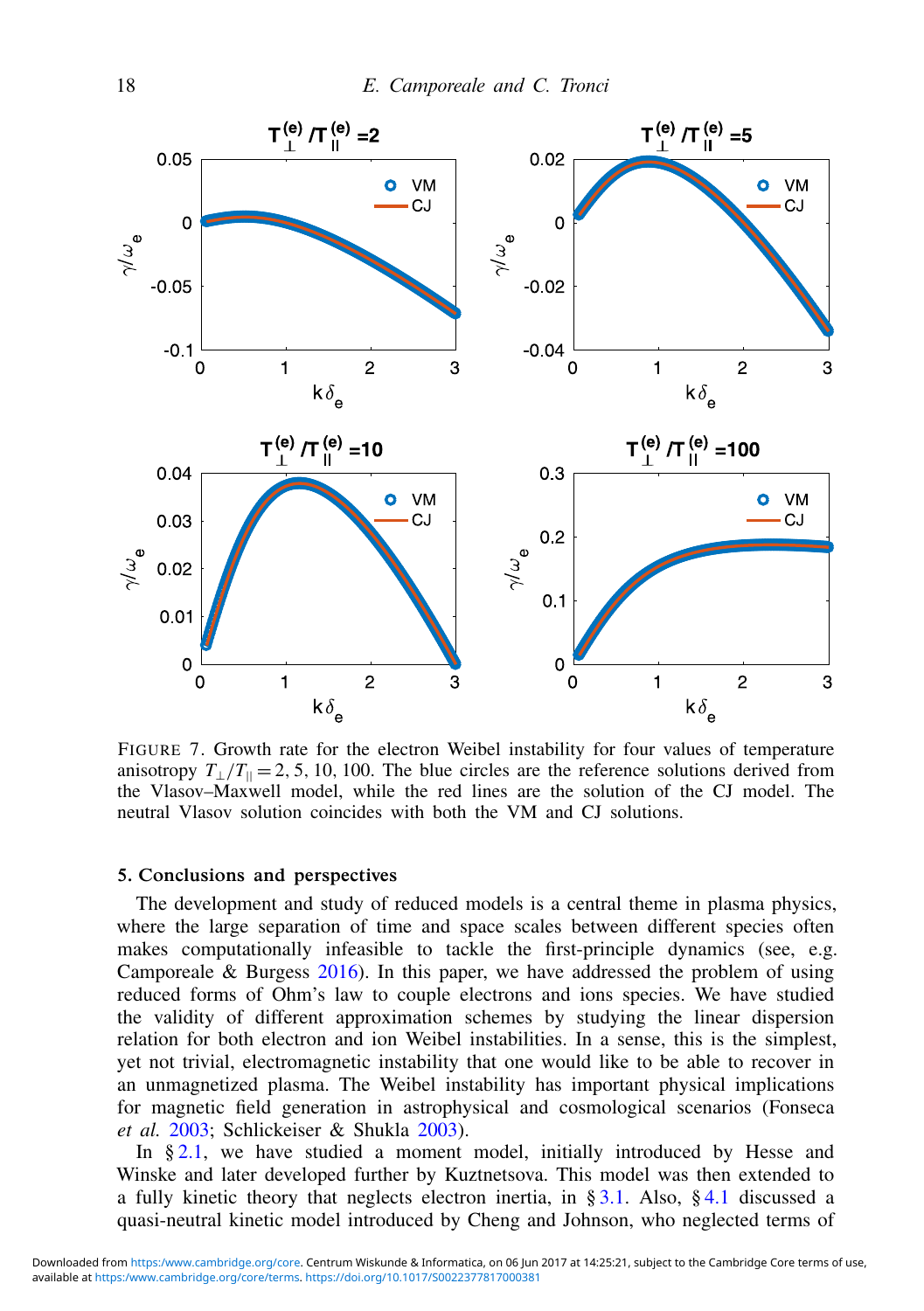the order of the mass ratio. Furthermore for each one of the above mentioned model, we have studied similar variants introduced through variational methods, where the approximations are introduced at the level of Hamilton's principle. In particular, the quasi-neutral Vlasov model (simply named *neutral Vlasov*) was introduced by the authors in Tronci & Camporeale  $(2015)$ .

Among the available reduced models, we have shown that only the quasi-neutral models (with electron inertia) are able to reproduce correctly the dispersion relation for the Weibel instability for both cases of ion and electron temperature anisotropy, thereby highlighting the importance of a kinetic derivation of the electron pressure tensor. The most important difference between the CJ and the neutral Vlasov models is that the latter preserves Ampère's current balance. This ensures the equality, at all times, between the mean velocity calculated through the first moment of the distribution function, and the same quantity calculated through Ampere's law [\(2.3\)](#page-3-5). In turn, this also guarantees charge conservation and thus quasi-neutrality.

#### Acknowledgements

This paper belongs to the special issue for the conference Vlasovia 2016, held in Copanello (Italy); we thank all the participants interested in this work for inspiring discussions. Also, we are grateful to J. W. Burby, E. Cazzola, M. E. Innocenti, G. Lapenta, G. Manfredi, P. J. Morrison and F. Pegoraro for stimulating conversations on this and related topics. C.T. acknowledges financial support by the Leverhulme Trust Research Project Grant no. 2014-112, and by the London Mathematical Society Grant no. 31633 (Applied Geometric Mechanics Network).

#### Appendix A

#### <span id="page-18-0"></span>A.1. *The dispersion relation for moment models*

In this appendix, we derive the dispersion relations  $(2.5)$  and  $(2.9)$  for the moment models treated in § [2.](#page-2-2)

First, we decompose all quantities as  $X = X_0 + X_1$  (where the subscripts 0 and 1 denote the equilibrium configuration and its perturbation, respectively). Then, we linearize the ion Vlasov equation to find

$$
\frac{\partial f_1}{\partial t} + \mathbf{v} \cdot \frac{\partial f_1}{\partial \mathbf{x}} + \left[ \frac{e}{m_e} \left( \frac{\partial \mathbf{A}_1}{\partial t} + \nabla \varphi_1 - \mathbf{v} \times \mathbf{B}_1 \right) \right] \cdot \frac{\partial f_0}{\partial \mathbf{v}} = 0, \tag{A.1}
$$

where we have dropped the subscript  $i$  for convenience of notation. Upon applying the method of characteristics (Krall & Trivelpiece 1973), we write  $X_1 = \overline{X}_1 e^{kz - \omega t}$  and find

<span id="page-18-1"></span>
$$
\tilde{f}_1 = -i\frac{Ze}{m_i} \int_{-\infty}^0 \left( \omega \tilde{A}_1 - \tilde{\varphi}_1 \mathbf{k} + \mathbf{v} \times \mathbf{k} \times \tilde{A}_1 \right) \cdot \frac{\partial f_0}{\partial \mathbf{v}} e^{i(kv_z - \omega)\tau} d\tau \n= \frac{Ze}{m_i} \left[ \tilde{A}_1 + \frac{\tilde{\varphi}_1 - \mathbf{v} \cdot \tilde{A}_1}{kv_z - \omega} \mathbf{k} \right] \cdot \frac{\partial f_0}{\partial \mathbf{v}}.
$$
\n(A2)

At this point, we denote by  $K_i = \int v f_i dv$  the momentum of the ion mean flow and we compute its planar projection (by dropping the subscript  $i$ ) as

$$
\widetilde{K}_{1\perp} = \frac{Ze}{m_i} \int \mathbf{v}_{\perp} \left( \widetilde{A}_{1\perp} \cdot \frac{\partial f_0}{\partial \mathbf{v}_{\perp}} \right) - \frac{Ze}{m_i} \int k \mathbf{v}_{\perp} \frac{\mathbf{v}_{\perp} \cdot A_{1\perp}}{kv_z - \omega} \frac{\partial f_0}{\partial v_z}
$$

available at [https:/www.cambridge.org/core/terms.](https:/www.cambridge.org/core/terms)<https://doi.org/10.1017/S0022377817000381> Downloaded from <https:/www.cambridge.org/core>. Centrum Wiskunde & Informatica, on 06 Jun 2017 at 14:25:21, subject to the Cambridge Core terms of use,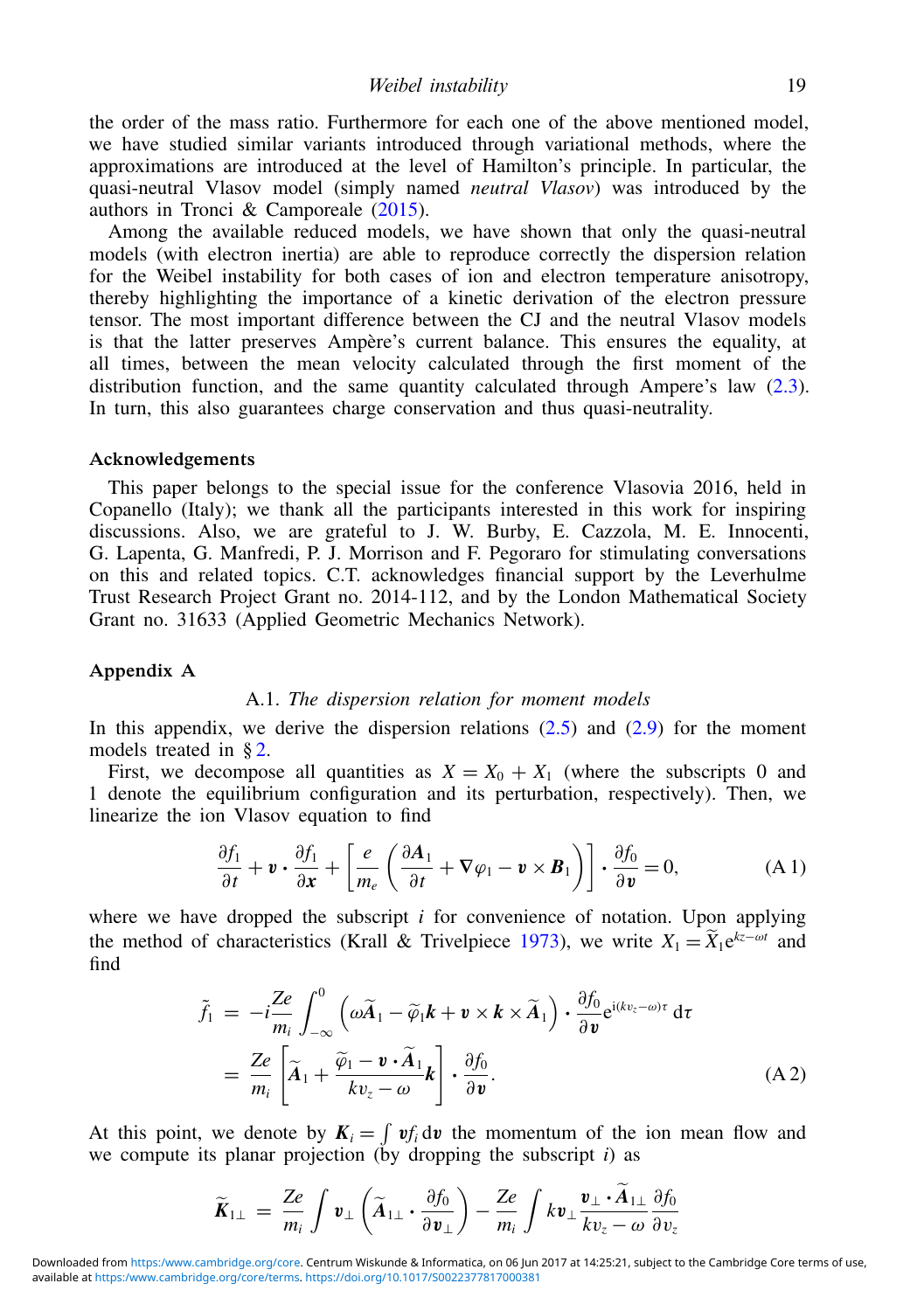20 E. Camporeale and C. Tronci

$$
= -\frac{e}{m_i} n_0 \widetilde{A}_{1\perp} - \frac{Ze}{m_i} \widetilde{A}_{1\perp} \int \frac{1}{2} \frac{k v_\perp^2}{k v_z - \omega} \frac{\partial f_0}{\partial v_z}
$$
(A3)

$$
= -\frac{e}{m_i}n_0 \left[1 + \frac{T_{\perp}^{(i)}}{T_{\parallel}^{(i)}} W\left(\frac{\omega}{kv_{i\parallel}}\right)\right] \widetilde{A}_{1\perp}, \tag{A4}
$$

where we have used the fact that  $f_0 = f_0(v_\perp^2, v_z^2)$  (notice,  $f_0$  is an even function of  $v_\perp$ ) and so  $\int \mathbf{v}_\perp \mathbf{v}_\perp f_0 d\mathbf{v}_\perp = (\int (v_\perp^2/2) f_0 d\mathbf{v}_\perp) \mathbf{1}$  (here, 1 denotes the identity matrix). Also, here we have introduced the superscript  $(i)$  on the ion temperatures as well as the notation

$$
W(\xi) = -1 - \xi \mathcal{Z}(\xi),\tag{A5}
$$

where  $Z$  denotes the plasma dispersion function. In addition, here  $v_{i\parallel}$  denotes the ion thermal velocity in the parallel direction. As a subsequent step, we linearize Ampère's law  $ZeK_i - en_eV_e = \mu_0^{-1}\nabla \times \mathbf{B}$  to obtain

<span id="page-19-2"></span>
$$
\widetilde{K}_{1\perp} = \frac{n_0}{Z} \left( \widetilde{V}_{1\perp} + \frac{e}{m_e} k^2 \delta_e^2 \widetilde{A}_{1\perp} \right) \tag{A 6}
$$

so that eventually

$$
-\frac{e}{m_i}n_0\left[1+\frac{T_{\perp}^{(i)}}{T_{\parallel}^{(i)}}W\left(\frac{\omega}{kv_{i\parallel}}\right)\right]\widetilde{A}_{1\perp}=\frac{n_0}{Z}\left(\widetilde{V}_{1\perp}+\frac{e}{m_e}k^2\delta_e^2\widetilde{A}_{1\perp}\right) \tag{A 7}
$$

and thus

<span id="page-19-0"></span>
$$
\widetilde{V}_{1\perp} = -\left\{ \frac{e}{m_e} k^2 \delta_e^2 + \frac{Ze}{m_i} \left[ 1 + \frac{T_{\perp}^{(i)}}{T_{\parallel}^{(i)}} W\left(\frac{\omega}{kv_{i\parallel}}\right) \right] \right\} \widetilde{A}_{1\perp}.
$$
\n(A8)

At this point, we linearize the electron pressure equation to obtain

$$
\omega \widetilde{\mathbb{P}}_1 - \widetilde{V}_1(\boldsymbol{k} \cdot \mathbb{P}_0) - (\boldsymbol{k} \cdot \widetilde{V}_1) \mathbb{P}_0 - (\boldsymbol{k} \cdot \mathbb{P}_0) \widetilde{V}_1 \n- \alpha (\mathbb{P}_0 \times (\boldsymbol{k} \times \widetilde{V}_1) - (\boldsymbol{k} \times \widetilde{V}_1) \times \mathbb{P}_0) + i \frac{e}{m_e} (\mathbb{P}_0 \times \widetilde{\boldsymbol{B}}_1 - \widetilde{\boldsymbol{B}}_1 \times \mathbb{P}_0) = 0.
$$
 (A 9)

Notice that we have included the Coriolis force terms for completeness; when  $\alpha = 0$ , the equation above returns the HW model, while  $\alpha = 1$  retains the Coriolis force consistently. Then, we take the dot product of the equation above with  $k$  (strictly speaking, we contract the pressure tensor equation with the vector  $\boldsymbol{k}$ ). To this purpose, we compute

$$
(\mathbf{k} \cdot \mathbb{P}_0) \times (\mathbf{k} \times \widetilde{V}_1) = (\mathbf{k}\widetilde{V}_1 : \mathbb{P}_0)\mathbf{k} - (\mathbf{k}\mathbf{k} : \mathbb{P}_0)\widetilde{V}_1
$$
(A 10)  

$$
\mathbf{k} \cdot ((\mathbf{k} \times \widetilde{V}_1) \times \mathbb{P}_0) = \mathbf{k} \cdot \int ((\mathbf{k} \times \widetilde{V}_1) \times \mathbf{c}) \mathbf{c} f_0(\mathbf{c}) d^3 \mathbf{c}
$$

$$
= -\mathbf{k} \cdot \int ((\mathbf{c} \cdot \widetilde{V}_1)\mathbf{k} - (\mathbf{k} \cdot \mathbf{c})\widetilde{V}_1) \mathbf{c} f_0(\mathbf{c}) d^3 \mathbf{c}
$$

$$
= -k^2 (\widetilde{V}_1 \cdot \mathbb{P}_0) + (\mathbf{k} \cdot \widetilde{V}_1) \mathbb{P}_0 \mathbf{k},
$$
(A 11)

so that eventually

$$
\omega \widetilde{\mathbb{P}}_1 \mathbf{k} = (1 - \alpha)p_{\parallel}(\mathbf{k} \cdot \widetilde{\mathbf{V}}_1)\mathbf{k} + (\alpha p_{\perp} + (1 - \alpha)p_{\parallel})k^2 \widetilde{\mathbf{V}}_1 + i \frac{e}{m_e}(p_{\perp} - p_{\parallel})\mathbf{k} \times \widetilde{\mathbf{B}}_1. \tag{A 12}
$$

Taking the planar projection yields

<span id="page-19-1"></span>
$$
\omega(\widetilde{\mathbb{P}}_1 \mathbf{k})_{\perp} = (\alpha p_{\perp} + (1 - \alpha)p_{\parallel})k^2 \widetilde{V}_{1\perp} + \frac{e}{m_e}(p_{\perp} - p_{\parallel})k^2 \widetilde{A}_{1\perp}.
$$
 (A 13)

available at [https:/www.cambridge.org/core/terms.](https:/www.cambridge.org/core/terms)<https://doi.org/10.1017/S0022377817000381> Downloaded from <https:/www.cambridge.org/core>. Centrum Wiskunde & Informatica, on 06 Jun 2017 at 14:25:21, subject to the Cambridge Core terms of use,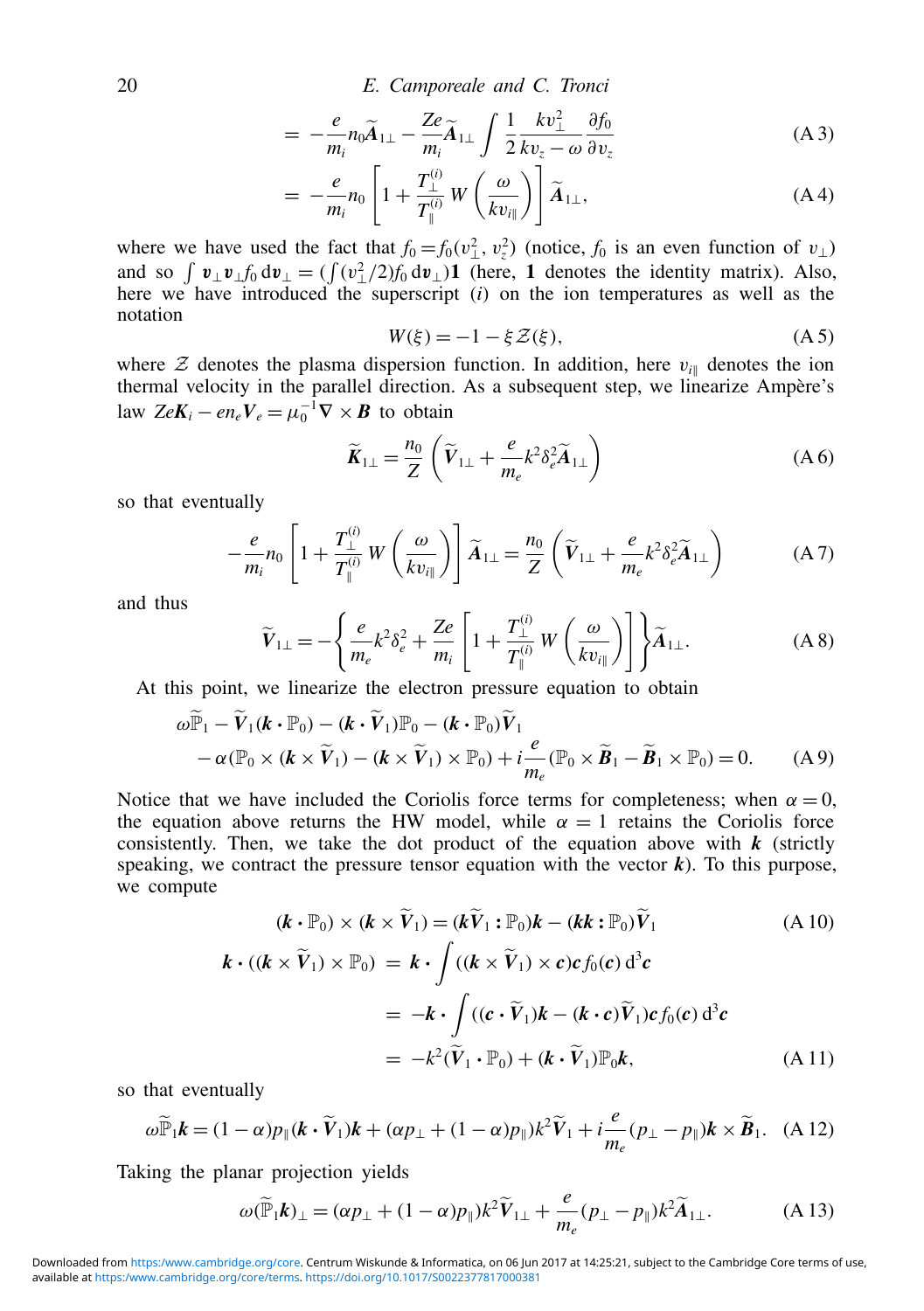Now, we linearize Ohm's law [\(1.5\)](#page-1-1) to write  $en_0(\tilde{\varphi}_1\mathbf{k}-\omega\tilde{A}_1)=\tilde{\mathbb{P}}_1\mathbf{k}$ . Taking the planar component of the latter equation yields

<span id="page-20-1"></span>
$$
-e n_0 \omega^2 \widetilde{A}_{1\perp} = \omega (\widetilde{\mathbb{P}}_1 k)_{\perp}
$$
 (A 14)

and by inserting the equations  $(A 8)$  and  $(A 13)$  we obtain

$$
-en_0\omega^2 \widetilde{A}_{1\perp} = \frac{e}{m_e}(p_\perp - p_\parallel)k^2 \widetilde{A}_{1\perp} - (\alpha p_\perp + (1 - \alpha)p_\parallel)k^2
$$
  
 
$$
\times \left\{ \frac{Ze}{m_i} \left[ 1 + \frac{T_\perp^{(i)}}{T_\parallel^{(i)}} W\left(\frac{\omega}{kv_{i\parallel}}\right) \right] + \frac{e}{m_e}k^2 \delta_e^2 \right\} \widetilde{A}_{1\perp}.
$$
 (A 15)

Then, upon using the relation  $m_e n_0 / p_{\parallel} = 1 / v_{e \parallel}$ , the dispersion relation becomes

$$
\frac{\omega^2}{k^2 v_{e\parallel}^2} = 1 - \frac{T_{\perp}^{(e)}}{T_{\parallel}^{(e)}} + \left(\alpha \frac{T_{\perp}^{(e)}}{T_{\parallel}^{(e)}} + 1 - \alpha\right) \left\{ \frac{Zm_e}{m_i} \left[1 + \frac{T_{\perp}^{(i)}}{T_{\parallel}^{(i)}} W\left(\frac{\omega}{kv_{i\parallel}}\right)\right] + k^2 \delta_e^2 \right\} .
$$
 (A 16)

Then, the dispersion relation [\(2.5\)](#page-3-1) for the HW model in the case of the Weibel instability is given by  $\alpha = 0$ 

$$
\frac{\omega^2}{k^2 v_{e\parallel}^2} = 1 - \frac{T_{\perp}^{(e)}}{T_{\parallel}^{(e)}} + \left\{ \frac{Zm_e}{m_i} \left[ 1 + \frac{T_{\perp}^{(i)}}{T_{\parallel}^{(i)}} W\left(\frac{\omega}{kv_{i\parallel}}\right) \right] + k^2 \delta_e^2 \right\},\tag{A.17}
$$

while retaining Coriolis effects (by setting  $\alpha = 1$ ) leads to [\(2.9\)](#page-4-0), that is

$$
\frac{\omega^2}{k^2 v_{e\parallel}^2} = 1 - \frac{T_{\perp}^{(e)}}{T_{\parallel}^{(e)}} \left\{ 1 - k^2 \delta_e^2 - \frac{Z m_e}{m_i} \left[ 1 + \frac{T_{\perp}^{(i)}}{T_{\parallel}^{(i)}} W\left(\frac{\omega}{kv_{i\parallel}}\right) \right] \right\}.
$$
 (A 18)

### <span id="page-20-0"></span>A.2. *The dispersion relation for reduced kinetic models*

This appendix presents the dispersion relations  $(3.7)$  and  $(3.11)$  for the reduced models in §§ [3.1](#page-8-5) and [3.2,](#page-9-3) in the case of the Weibel instability. The ion kinetic equation  $(2.2)$ was already linearized around the equilibrium

$$
\boldsymbol{E}_0 = \boldsymbol{B}_0 = \boldsymbol{V}_{e0} = \boldsymbol{V}_{i0} = 0, \quad f_0 = f_0(v_\perp^2, v_z^2)
$$
 (A 19)

in § [A.1,](#page-18-0) thereby leading to  $(A 2)$ . In addition, in § A.1, linearizing Ampère's law led to  $(A 6)$  and to  $(A 8)$ . At this point, we need to linearize electron kinetics around the equilibrium  $(3.6)$ . To this purpose, we consider the following equation

$$
\frac{\partial f_e}{\partial t} + (c + V_e) \cdot \frac{\partial f_e}{\partial x} \n- \left[ c \cdot \nabla V_e + \alpha c \times \nabla \times V_e - \frac{e}{m_e} \left( \frac{\partial A}{\partial t} + \nabla \varphi - (c + V_e) \times B \right) \right] \cdot \frac{\partial f_e}{\partial c} = 0, \quad (A.20)
$$

where  $\alpha = 0$ , 1 is a flag variable so that  $\alpha = 0$  corresponds to the kinetic HW system in § [3.1,](#page-8-5) while  $\alpha = 1$  corresponds to its variational variant in § [3.2.](#page-9-3) Upon linearizing around  $(3.6)$ , we obtain

$$
\frac{\partial \mathbf{f}_1}{\partial t} + \mathbf{c} \cdot \frac{\partial \mathbf{f}_1}{\partial x} - \left[ \frac{q_e}{m_e} \left( \frac{\partial \mathbf{A}_1}{\partial t} + \nabla \varphi_1 - \mathbf{c} \times \mathbf{B}_1 \right) + \mathbf{c} \cdot \nabla V_1 + \alpha \mathbf{c} \times \nabla \times V_1 \right] \cdot \frac{\partial \mathbf{f}_0}{\partial \mathbf{c}} = 0,
$$
\n(A21)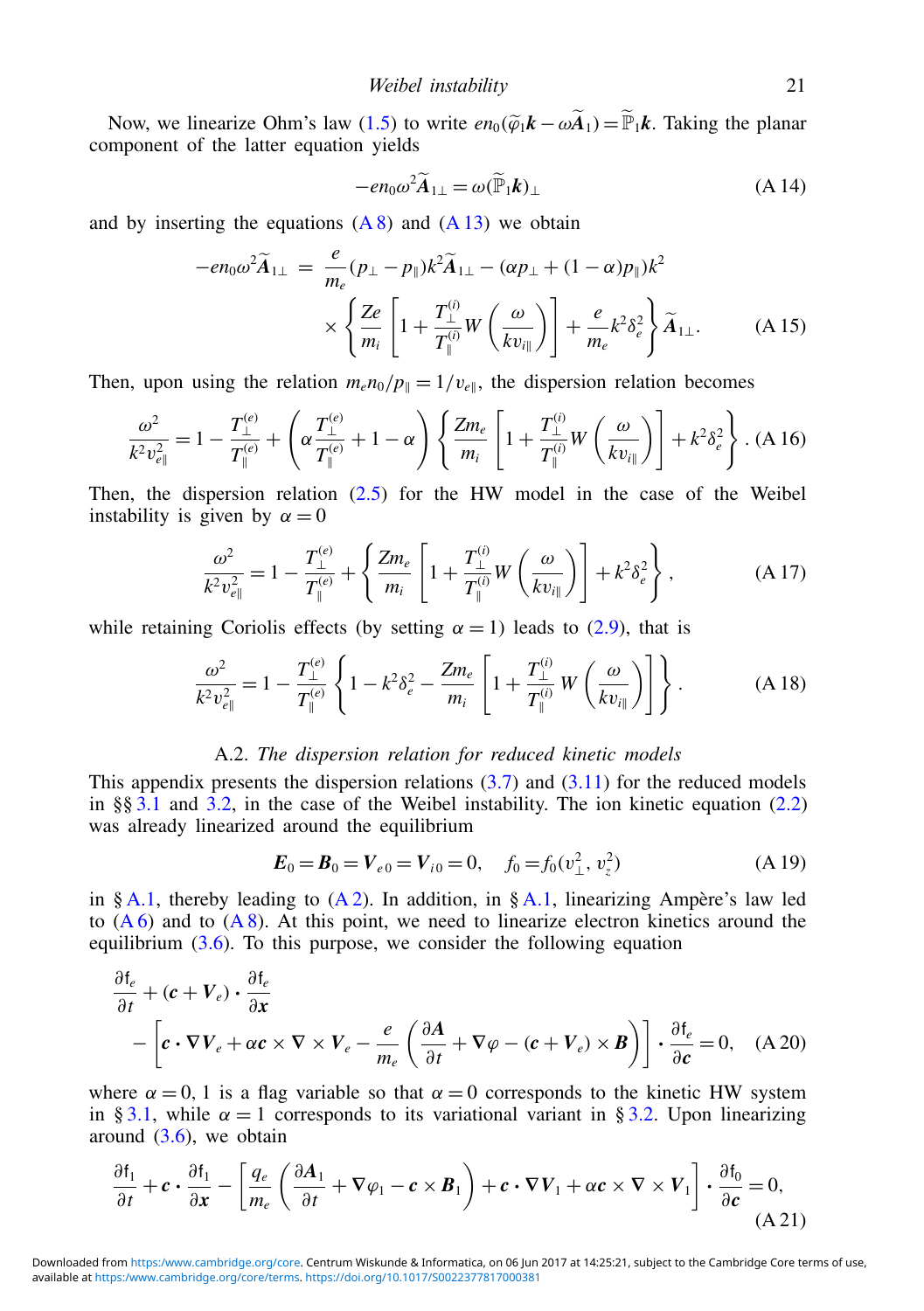where we have used the same notation as in § [A.1.](#page-18-0) Again, upon using the method of characteristics and by Fourier transforming, we have

$$
\widetilde{\mathsf{f}}_1 = \int_{-\infty}^0 [\zeta_e(i\omega \widetilde{A}_1 - i\widetilde{\varphi}_1 \mathbf{k} + \mathbf{c} \times \widetilde{\mathbf{B}}_1) + ikc_z \widetilde{V}_1 + i\alpha \mathbf{c} \times \mathbf{k} \times V_1] \cdot \frac{\partial \mathsf{f}_0}{\partial \mathbf{c}} e^{i(kc_z - \omega)\tau} d\tau \n= i \int_{-\infty}^0 {\{\zeta_e(\omega - kc_z)\widetilde{A}_1 - [\zeta_e\widetilde{\varphi}_1 - \mathbf{c} \cdot (\zeta_e\widetilde{A}_1 + \alpha \widetilde{V}_1)]\mathbf{k} + (1 - \alpha)kc_z \widetilde{V}_1\} \cdot \frac{\partial \mathsf{f}_0}{\partial \mathbf{c}} e^{i(kc_z - \omega)\tau} d\tau \n= - \left[ \zeta_e \widetilde{A}_1 + \frac{\zeta_e \widetilde{\varphi}_1 - \mathbf{c} \cdot (\zeta_e \widetilde{A}_1 + \alpha \widetilde{V}_1)}{kc_z - \omega} \mathbf{k} + \frac{(\alpha - 1)kc_z}{kc_z - \omega} \widetilde{V}_1 \right] \cdot \frac{\partial \mathsf{f}_0}{\partial \mathbf{c}},
$$
\n(A 22)

where we have introduced the notation  $\zeta_e = e/m_e$ . Therefore, the planar components of the pressure force term are

$$
m_e^{-1}(\widetilde{\mathbb{P}}_1 \mathbf{k})_{\perp}
$$
  
=  $-\int k c_z \left\{ \left[ \zeta_e \widetilde{A}_1 + \frac{\zeta_e \widetilde{\varphi}_1 - \mathbf{c} \cdot (\zeta_e \widetilde{A}_1 + \alpha \widetilde{V}_1)}{k c_z - \omega} \mathbf{k} + \frac{(\alpha - 1) k c_z}{k c_z - \omega} \widetilde{V}_1 \right] \cdot \frac{\partial f_0}{\partial \mathbf{c}} \right\} \mathbf{c}_{\perp} d^3 \mathbf{c}.$   
(A 23)

Then, we verify that

$$
\int \left( kc_z \widetilde{A}_1 \cdot \frac{\partial f_0}{\partial c} \right) c_\perp d^3 c = k \int \widetilde{\varphi}_1 \frac{k c_z}{k c_z - \omega} \frac{\partial f_0}{\partial c_z} c_\perp d^3 c = k^2 \widetilde{A}_{1z} \int \frac{c_z^2}{k c_z - \omega} \frac{\partial f_0}{\partial c_z} c_\perp d^3 c = 0
$$
\n(A.24)

and also

$$
\int kc_z \left[ \frac{k c_z (\alpha \widetilde{V}_{1z} + \zeta_e \widetilde{A}_{1z})}{k c_z - \omega} - \frac{(\alpha - 1) k c_z}{k c_z - \omega} \widetilde{V}_{1z} \right] \frac{\partial f_0}{\partial c_z} c_\perp d^3 c = 0.
$$
 (A 25)

With this in mind, and by recalling  $\int \mathbf{v}_{\perp} \mathbf{v}_{\perp} f_0 d\mathbf{v}_{\perp} = (\int (v_{\perp}^2/2)f_0 d\mathbf{v}_{\perp}) \mathbf{1}$ , we compute

<span id="page-21-0"></span>
$$
m_e^{-1}(\widetilde{\mathbb{P}}_1 \mathbf{k})_{\perp} = \int k c_z \left\{ \left[ \frac{k c_{\perp} \cdot (\alpha \widetilde{V}_{1\perp} + \zeta_e \widetilde{A}_{1\perp})}{k c_z - \omega} \frac{\partial f_0}{\partial c_z} - \frac{(\alpha - 1) k c_z}{k c_z - \omega} \widetilde{V}_{1\perp} \cdot \frac{\partial f_0}{\partial c_{\perp}} \right] \right\} c_{\perp}
$$
  
\n
$$
= \int k c_z \left[ \frac{1}{2} \frac{k c_{\perp}^2 \partial f_0 / \partial c_z}{k c_z - \omega} (\alpha \widetilde{V}_{1\perp} + \zeta_e \widetilde{A}_{1\perp}) + \frac{(\alpha - 1) k c_z}{k c_z - \omega} f_0 \widetilde{V}_{1\perp} \right]
$$
  
\n
$$
= n_0 \omega \frac{T_{\perp}^{(e)}}{T_{\parallel}^{(e)}} (\alpha \widetilde{V}_{1\perp} + \zeta_e \widetilde{A}_{1\perp}) W \left( \frac{\omega}{k v_{e\parallel}} \right)
$$
  
\n
$$
+ (\alpha - 1) \omega \left[ n_0 + \omega \int \frac{f_0}{k c_z - \omega} \right] \widetilde{V}_{1\perp}
$$
  
\n
$$
= n_0 \omega \left[ \frac{T_{\perp}^{(e)}}{T_{\parallel}^{(e)}} (\alpha \widetilde{V}_{1\perp} + \zeta_e \widetilde{A}_{1\perp}) + (1 - \alpha) \widetilde{V}_{1\perp} \right] W \left( \frac{\omega}{k v_{e\parallel}} \right).
$$
 (A 26)

Now, the planar components of Ohm's law (as in [\(A 14\)](#page-20-1)) yield

$$
-\frac{e}{m_e} \left[ 1 + \frac{T_{\perp}^{(e)}}{T_{\parallel}^{(e)}} W\left(\frac{\omega}{kv_{e\parallel}}\right) \right] \widetilde{A}_{1\perp} = \left[ 1 - \alpha \left( 1 - \frac{T_{\perp}^{(e)}}{T_{\parallel}^{(e)}} \right) \right] W\left(\frac{\omega}{kv_{e\parallel}}\right) \widetilde{V}_{1\perp}, \quad (A 27)
$$

available at [https:/www.cambridge.org/core/terms.](https:/www.cambridge.org/core/terms)<https://doi.org/10.1017/S0022377817000381> Downloaded from <https:/www.cambridge.org/core>. Centrum Wiskunde & Informatica, on 06 Jun 2017 at 14:25:21, subject to the Cambridge Core terms of use,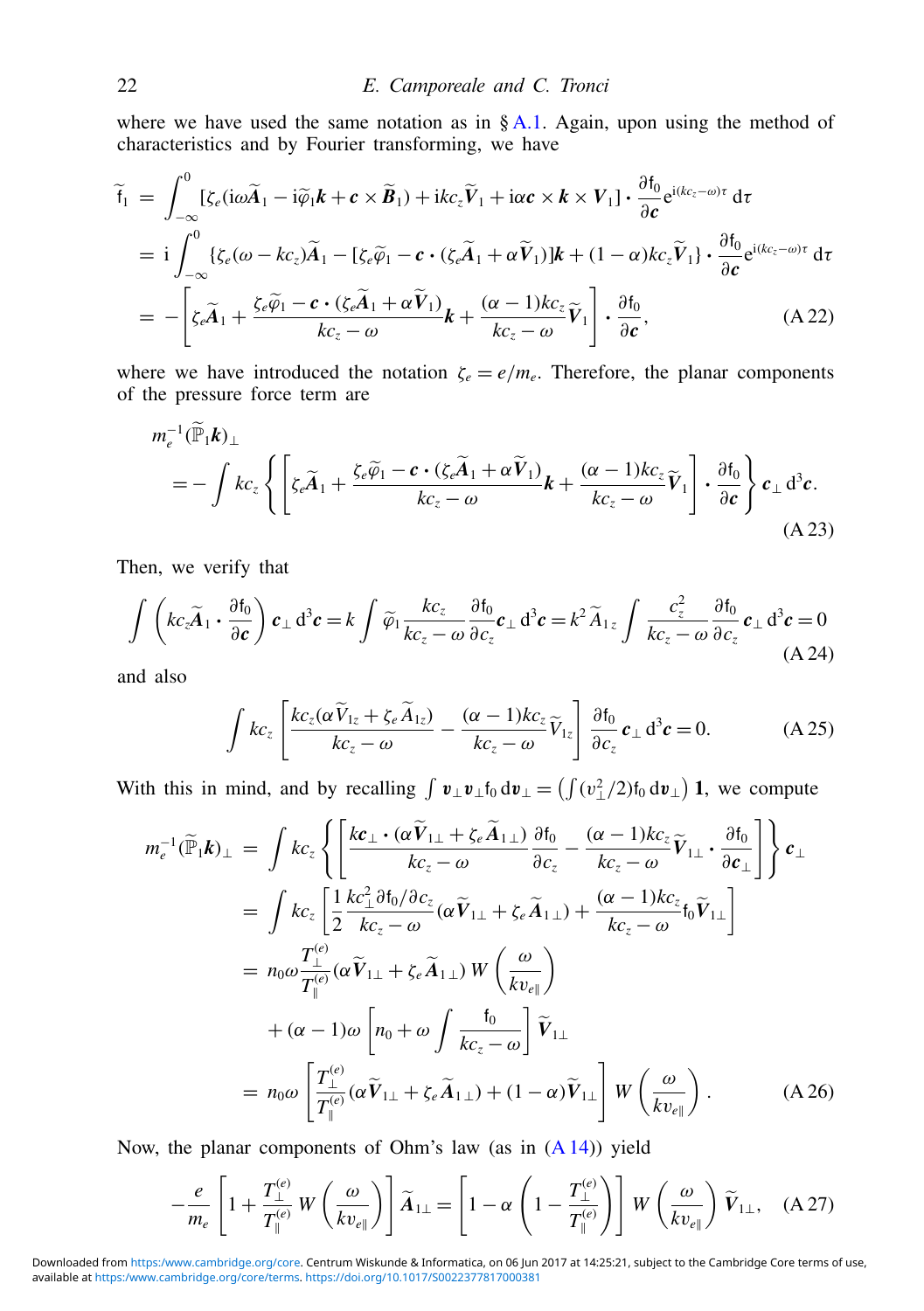so that, upon recalling  $(A 8)$ ,

$$
1 + \frac{T_{\perp}^{(e)}}{T_{\parallel}^{(e)}} W\left(\frac{\omega}{kv_{e\parallel}}\right) = \left[1 - \alpha \left(1 - \frac{T_{\perp}^{(e)}}{T_{\parallel}^{(e)}}\right)\right]
$$

$$
\times \left\{k^2 \delta_e^2 + Z\bar{\mu} \left[1 + \frac{T_{\perp}^{(i)}}{T_{\parallel}^{(i)}} W\left(\frac{\omega}{kv_{i\parallel}}\right)\right]\right\} W\left(\frac{\omega}{kv_{e\parallel}}\right). \tag{A.28}
$$

Then, the dispersion relation  $(3.7)$  for the HW kinetic model in the case of the Weibel instability is given by  $\alpha = 0$ 

$$
1 + \frac{T_{\perp}^{(e)}}{T_{\parallel}^{(e)}} W\left(\frac{\omega}{kv_{e\parallel}}\right) = \left\{ k^2 \delta_e^2 + Z\bar{\mu} \left[1 + \frac{T_{\perp}^{(i)}}{T_{\parallel}^{(i)}} W\left(\frac{\omega}{kv_{i\parallel}}\right) \right] \right\} W\left(\frac{\omega}{kv_{e\parallel}}\right), \quad \text{(A 29)}
$$

while retaining Coriolis effects (by setting  $\alpha = 1$ ) leads to [\(3.11\)](#page-9-1), that is

$$
\frac{T_{\parallel}^{(e)}}{T_{\perp}^{(e)}} + W\left(\frac{\omega}{kv_{e\parallel}}\right) = \left\{k^2\delta_e^2 + Z\bar{\mu}\left[1 + \frac{T_{\perp}^{(i)}}{T_{\parallel}^{(i)}}W\left(\frac{\omega}{kv_{i\parallel}}\right)\right]\right\}W\left(\frac{\omega}{kv_{e\parallel}}\right). \tag{A.30}
$$

## <span id="page-22-0"></span>A.3. *Dispersion relation for the Cheng–Johnson model*

This appendix presents the dispersion relation [\(4.2\)](#page-13-1) that arises by linearizing the Cheng–Johnson model around the equilibrium [\(4.1\)](#page-12-1). In this case, linearizing the form [\(1.8\)](#page-1-2) of Ohm's law leads to

$$
\frac{q_e^2}{m_e} n_0 E_1 + \mu_0^{-1} \nabla \times \nabla \times E_1 = q_e \frac{1}{m_e} \nabla \cdot \mathbb{P}_{e1} + q_i \frac{1}{m_i} \nabla \cdot \mathbb{P}_{i1}
$$
 (A 31)

and taking the planar components after Fourier transforming leads to

$$
\omega(1 + k^2 \delta^2) \widetilde{A}_{1\perp} = \frac{1}{en_0} \left[ (Z\bar{\mu} \widetilde{\mathbb{P}}_1^{(i)} - \widetilde{\mathbb{P}}_1^{(e)}) \mathbf{k} \right]_{\perp}.
$$
 (A 32)

On the other hand, by adapting the result  $(A 26)$  to the present case, we have

$$
m_s^{-1}(\widetilde{\mathbb{P}}_1^{(s)}\boldsymbol{k})_{\perp} = \pm \omega \frac{en_0}{m_s} \frac{T_{\perp}^{(s)}}{T_{\parallel}^{(s)}} W\left(\frac{\omega}{kv_{s\parallel}}\right) \widetilde{A}_{1\perp},
$$
\n(A 33)

(where the plus is used when  $s = e$  and the minus when  $s = i$ ) and therefore we obtain  $(4.2)$  in the form

$$
1 + k^2 \delta_e^2 = -\frac{T_\perp^{(e)}}{T_\parallel^{(e)}} W\left(\frac{\omega}{kv_{e\parallel}}\right) - Z\bar{\mu} \frac{T_\perp^{(i)}}{T_\parallel^{(i)}} W\left(\frac{\omega}{kv_{i\parallel}}\right). \tag{A.34}
$$

#### **REFERENCES**

- AUNAI, N., HESSE, M. & KUZNETSOVA, M. 2013 Electron nongyrotropy in the context of collisionless magnetic reconnection. *Phys. Plasmas* 20 (9), 092903.
- BASU, B. 2002 Moment equation description of weibel instability. *Phys. Plasmas* 9 (12), 5131–5134. BIRN, J., DRAKE, J. F., SHAY, M. A., ROGERS, B. N., DENTON, R. E., HESSE, M., KUZNETSOVA, M., MA, Z. W., BHATTACHARJEE, A., OTTO, A. *et al.* 2001 Geospace environmental modeling (gem) magnetic reconnection challenge. *J. Geophys. Res.* 106 (A3), 3715–3719.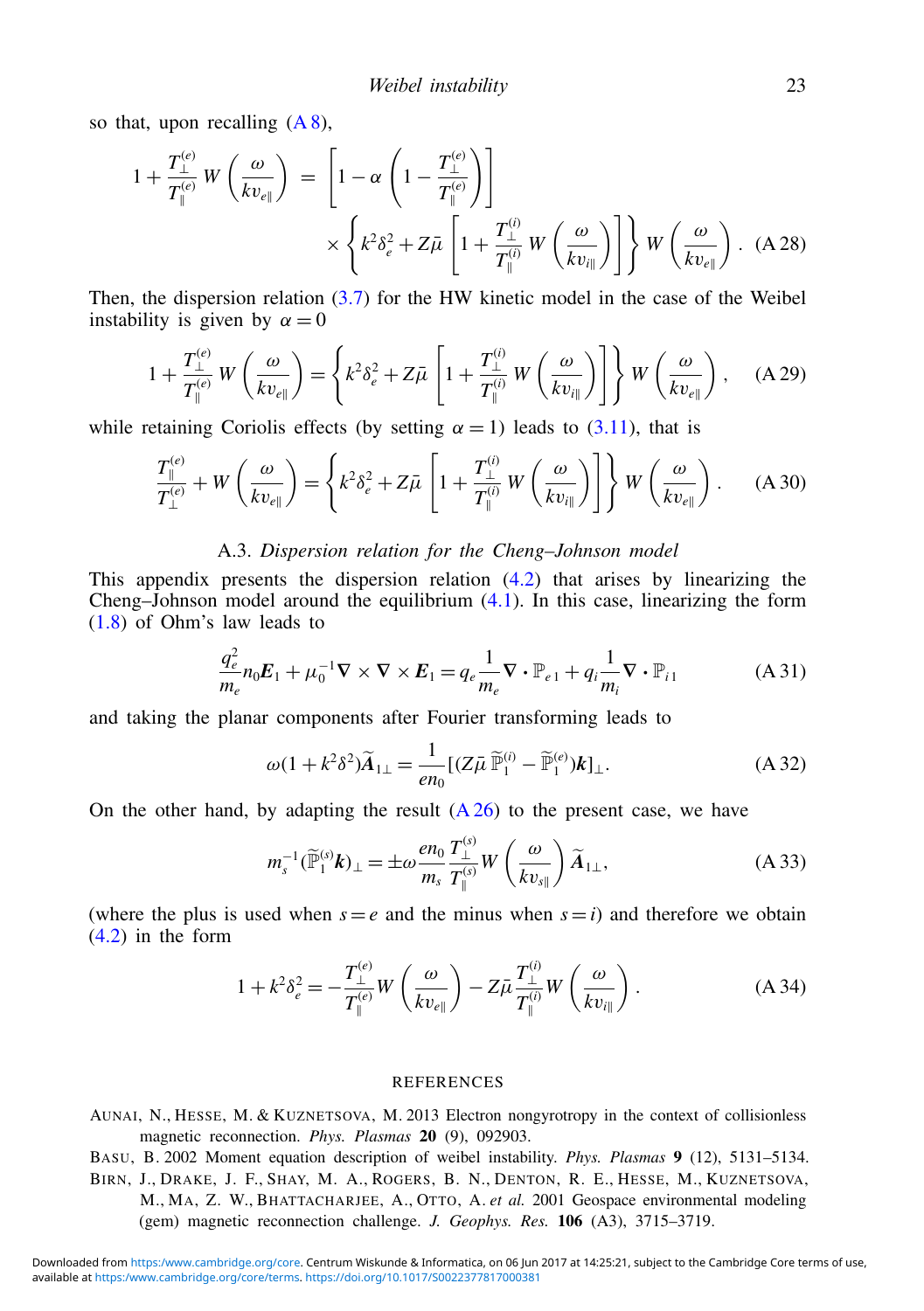- BRIZARD, A. J. 2000 New variational principle for the Vlasov–Maxwell equations. *Phys. Rev. Lett.* 84 (25), 5768.
- BURBY, J. W. 2015 Chasing Hamiltonian structure in gyrokinetic theory. PhD thesis, Princeton University.
- CAI, H.-J. & LEE, L. C. 1997 The generalized ohms law in collisionless magnetic reconnection. *Phys. Plasmas* 4 (3), 509–520.
- CAMPOREALE, E. & BURGESS, D. 2016 Comparison of linear modes in kinetic plasma models. *J. Plasma Phys.* 83, 535830201.
- CAMPOREALE, E. & LAPENTA, G. 2005 Model of bifurcated current sheets in the earth's magnetotail: equilibrium and stability. *J. Geophys. Res.* 110, A07206.
- CAZZOLA, E., INNOCENTI, M. E., GOLDMAN, M. V., NEWMAN, D. L., MARKIDIS, S. & LAPENTA, G. 2016 On the electron agyrotropy during rapid asymmetric magnetic island coalescence in presence of a guide field. *Geophys. Res. Lett.* 43 (15), 7840–7849.
- CENDRA, H., HOLM, D. D., HOYLE, M. J. W. & MARSDEN, J. E. 1998 The Vlasov–Maxwell equations in Euler–Poincaré form. *J. Math. Phys.* 39 (6), 3138–3157.
- CHENG, C. Z. & JOHNSON, J. R. 1999 A kinetic-fluid model. *J. Geophys. Res.* 104 (A1), 413–427.
- DEGOND, P., DELUZET, F. & DOYEN, D. 2017 Asymptotic-preserving particle-in-cell methods for the Vlasov–Maxwell system in the quasi-neutral limit. *J. Comput. Phys.* 330, 467–492.
- FONSECA, R. A., SILVA, L. O., TONGE, J. W., MORI, W. B. & DAWSON, J. M. 2003 Threedimensional weibel instability in astrophysical scenarios. *Phys. Plasmas* 10 (5), 1979–1984.
- GARY, S. P. & KARIMABADI, H. 2006 Linear theory of electron temperature anisotropy instabilities: whistler, mirror, and weibel. *J. Geophys. Res.* 111, A11224.
- GHIZZO, A., SARRAT, M. & DEL SARTO, D. 2017 Vlasov models for kinetic weibel-type instabilities. *J. Plasma Phys.* 83, 705830101.
- GRAD, H. 1949 On the kinetic theory of rarefied gases. *Commun. Appl. Maths* 2 (4), 331–407.
- HAYNES, C. T., BURGESS, D. & CAMPOREALE, E. 2014 Reconnection and electron temperature anisotropy in sub-proton scale plasma turbulence. *Astrophys. J.* 783 (1), 38.
- HESSE, M., KUZNETSOVA, M. & BIRN, J. 2004 The role of electron heat flux in guide-field magnetic reconnection. *Phys. Plasmas* 11 (12), 5387–5397.
- HESSE, M. & WINSKE, D. 1993 Hybrid simulations of collisionless ion tearing. *Geophys. Res. Lett.* 20 (12), 1207–1210.
- HESSE, M. & WINSKE, D. 1994 Hybrid simulations of collisionless reconnection in current sheets. *J. Geophys. Res.* 99 (A6), 11177–11192.
- HOLM, D. D. & TRONCI, C. 2012 Euler-poincare formulation of hybrid plasma models. *Commun. Math. Sci.* 10, 191–222; (EPFL-ARTICLE-174831).
- KRALL, N. A. & TRIVELPIECE, A. W. 1973 *Principles of Plasma Physics*. McGraw Hill.
- KUZNETSOVA, M. M., HESSE, M. & WINSKE, D. 1998 Kinetic quasi-viscous and bulk flow inertia effects in collisionless magnetotail reconnection. *J. Geophys. Res.* 103 (A1), 199–213.
- KUZNETSOVA, M. M., HESSE, M. & WINSKE, D. 2000 Toward a transport model of collisionless magnetic reconnection. *J. Geophys. Res.* 105 (A4), 7601–7616.
- LITTLEJOHN, R. G. 1983 Variational principles of guiding centre motion. *J. Plasma Phys.* 29 (01), 111–125.
- LOW, F. E. 1958 A Lagrangian formulation of the Boltzmann–Vlasov equation for plasmas. *Proc. R. Soc. Lond.* A 248, 282–287; The Royal Society.
- MORRISON, P. J. 1998 Hamiltonian description of the ideal fluid. *Rev. Mod. Phys.* 70 (2), 467.
- NEWCOMB, W. A. 1962 Lagrangian and Hamiltonian methods in magnetohydrodynamics. *Nucl. Fusion* 451–463.
- SARRAT, M., DEL SARTO, D. & GHIZZO, A. 2016 Fluid description of weibel-type instabilities via full pressure tensor dynamics. *Europhys. Lett.* 115 (4), 45001.
- SCHLICKEISER, R. & SHUKLA, P. K. 2003 Cosmological magnetic field generation by the weibel instability. *Astrophys. J. Lett.* 599 (2), L57.
- SWISDAK, M. 2016 Quantifying gyrotropy in magnetic reconnection. *Geophys. Res. Lett.* 43 (1), 43–49.